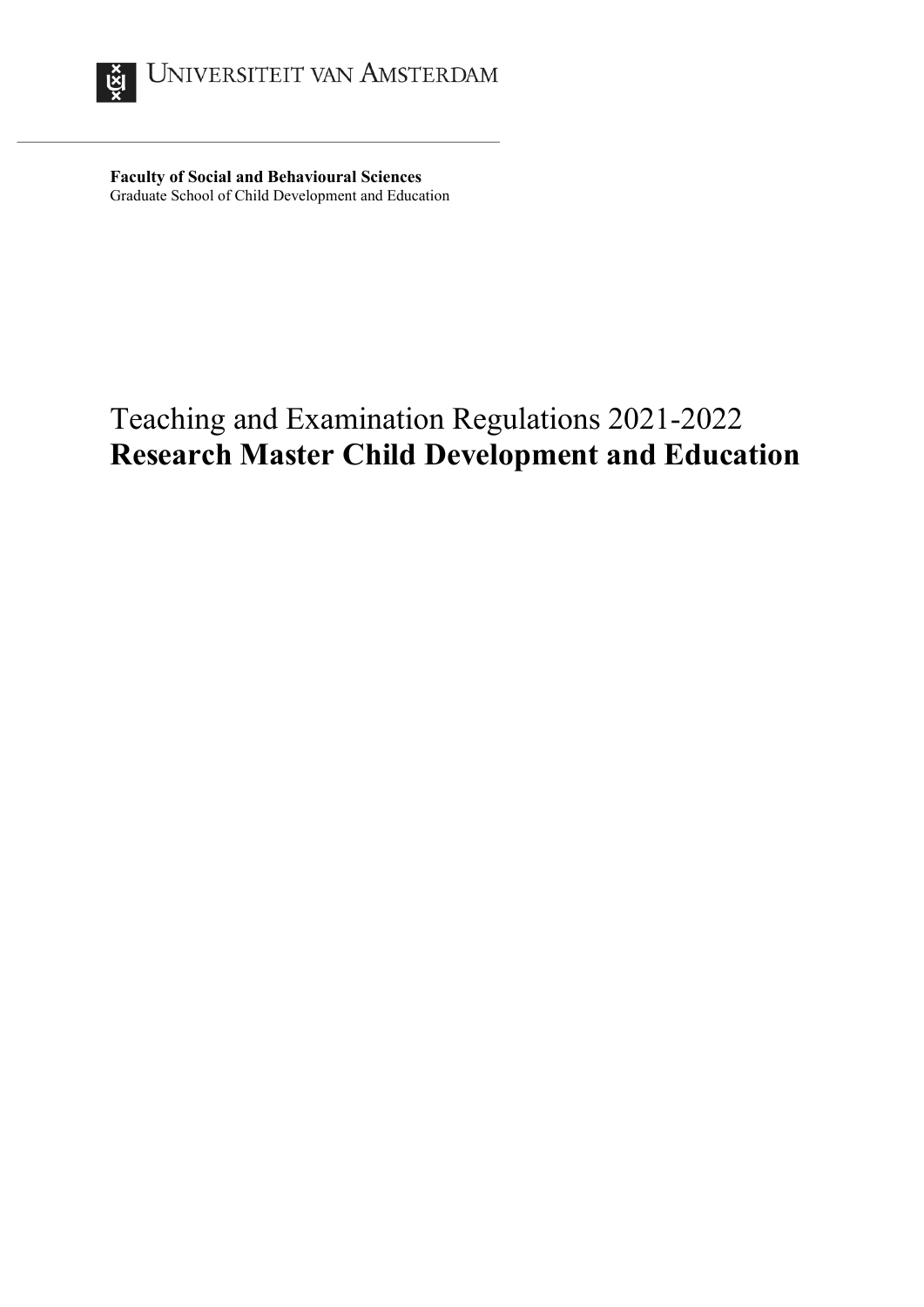## **Section A: Faculty section**

# **1. General provisions**

Applicability of the regulations

Article A.1.2 Definitions

#### **2. Admission to the programme**

- Article A.2.1 Previous education
- Article A.2.2 Registration and enrolment<br>Article A.2.3 Faculty Admissions Board
- Faculty Admissions Board
- Article A.2.4 Admissions procedure
- Article A.2.5 Refusal or termination of enrolment (judicium abeundi)

#### **3. Degree programme structure**

- Article A.3.1 Structure of academic year<br>Article A.3.2 Programme structure and pa
- Programme structure and participation in education

#### **4. Assessment and examinations**

- Article A.4.1 Participation in examinations
- Article A.4.2 Type of examination
- Article A.4.3 Oral examinations
- Article A.4.4 Determining and announcing results
- Article A.4.5 Examination opportunities
- Article A.4.6 Marks
- Article A.4.7 Exemption
- Article A.4.8 Validity period for results
- Article A.4.9 Right of inspection
- Article A.4.10 Post-examination discussion
- Article A.4.11 Master's final examination
- Article A.4.12 Diploma and transcript
- Article A.4.13 Fraud and plagiarism

# **5. Academic student counselling and study progress**

Administration of study progress and academic student counselling

Article A.5.2 Adaptations for students with a disability

## **6. Teaching evaluation**

Article A.6.1 Teaching evaluation

#### **7. Hardship clause**

Article A.7.1 Hardship clause

## **8. Transitional and final provisions**

- Article A.8.1 Amendments and periodic review (Section A)
- Article A.8.2 Transitional provisions
- Article A.8.3 Publication
- Article A.8.4 Effective date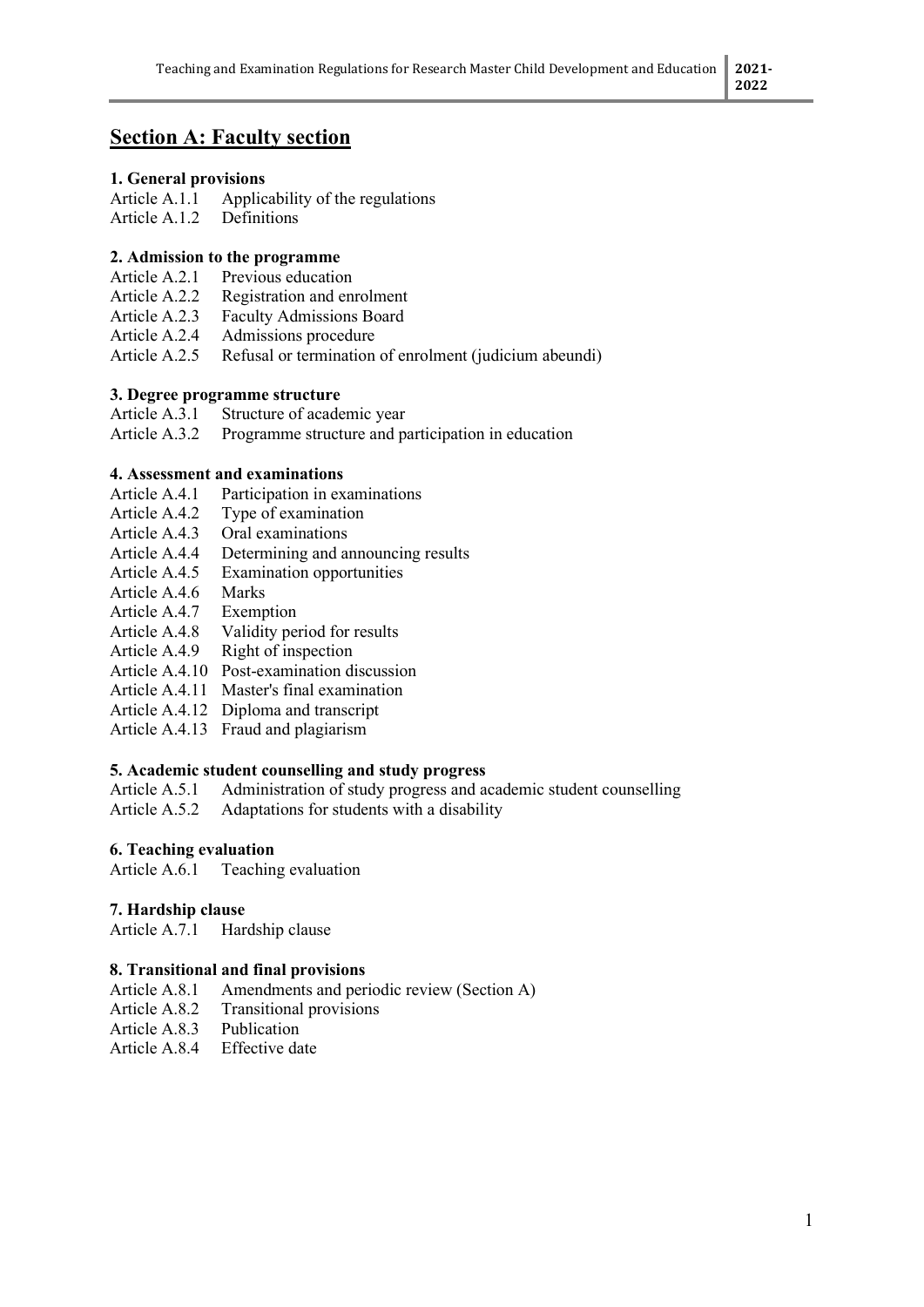## **Section B: Programme specific section**

# **1. General provisions**

- Article  $B.1.1$
- Article B.1.2 Degree programme information
- Article B.1.3 Intake dates

#### **2. Programme objectives and exit qualifications**

- Article B.2.1 Programme objectives<br>Article B.2.2 Exit qualifications
- Exit qualifications

#### **3. Further admission requirements**

- Article B.3.1 Admission requirements
- Article B.3.2 Premaster programme
- Article B.3.3 Limited programme capacity
- Article B.3.4 Admission procedure and deadlines for application
- Article B.3.5 English language requirements

## **4. Curriculum structure**

- Article B.4.1 Composition of programme
- Article B.4.2 Compulsory units of study
- Article B.4.3 Electives
- Article B.4.4 Units of study from elsewhere
- Article B.4.5 Studying abroad
- Article B.4.6 Free curriculum

#### **5. Teaching, testing and exams**

- Article B.5.1 Language of instruction for the programme
- Article B.5.2 Course Manual
- Article B.5.3 Participation in education and rules of precedence
- Article B.5.4 Further conditions concerning registering for units of study
- Article B.5.5 Participation in practical training and study group sessions
- Article B.5.6 Sequence of examinations
- Article B.5.7 Further conditions concerning registering for examinations
- Article B.5.8 Further conditions for examination opportunities
- Article B.5.9 Giving of final marks between 5.1 and 5.9
- Article B.5.10 Period of validity of examinations
- Article B.5.11 Further conditions for exemption
- Article B.5.12 Degree
- Article B.5.13 Further conditions for degree certificate

#### **6. Teaching evaluation**

Article B.6.1 Teaching evaluation

## **7. Amendments and effective date**

- Article B.7.1 Amendments and periodic review (Section B)
- Article B.7.2 Transitional provisions<br>Article B.7.3 Publication
- Article  $B.7.3$
- Article B.7.4 Effective date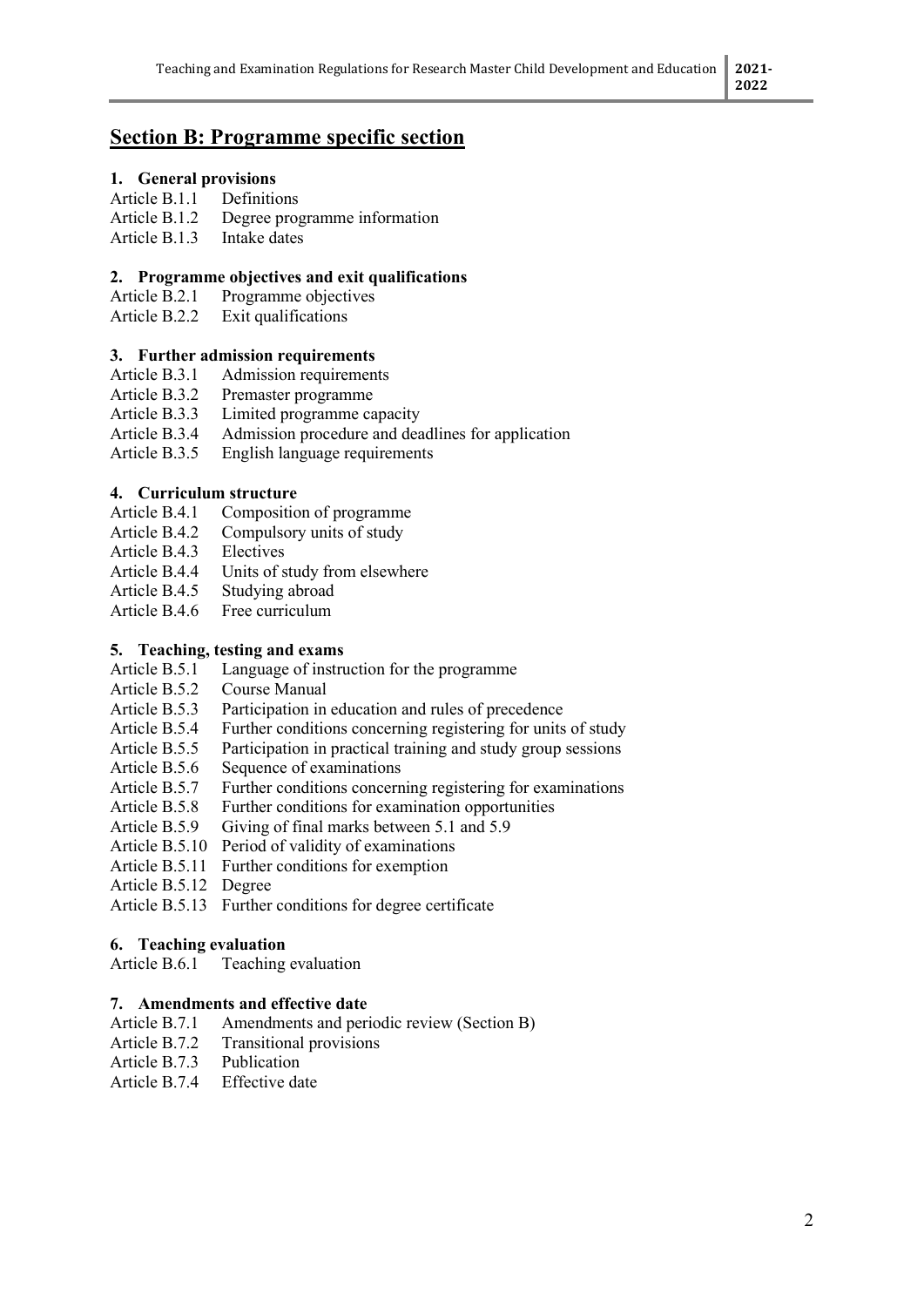## **SECTION A Faculty section**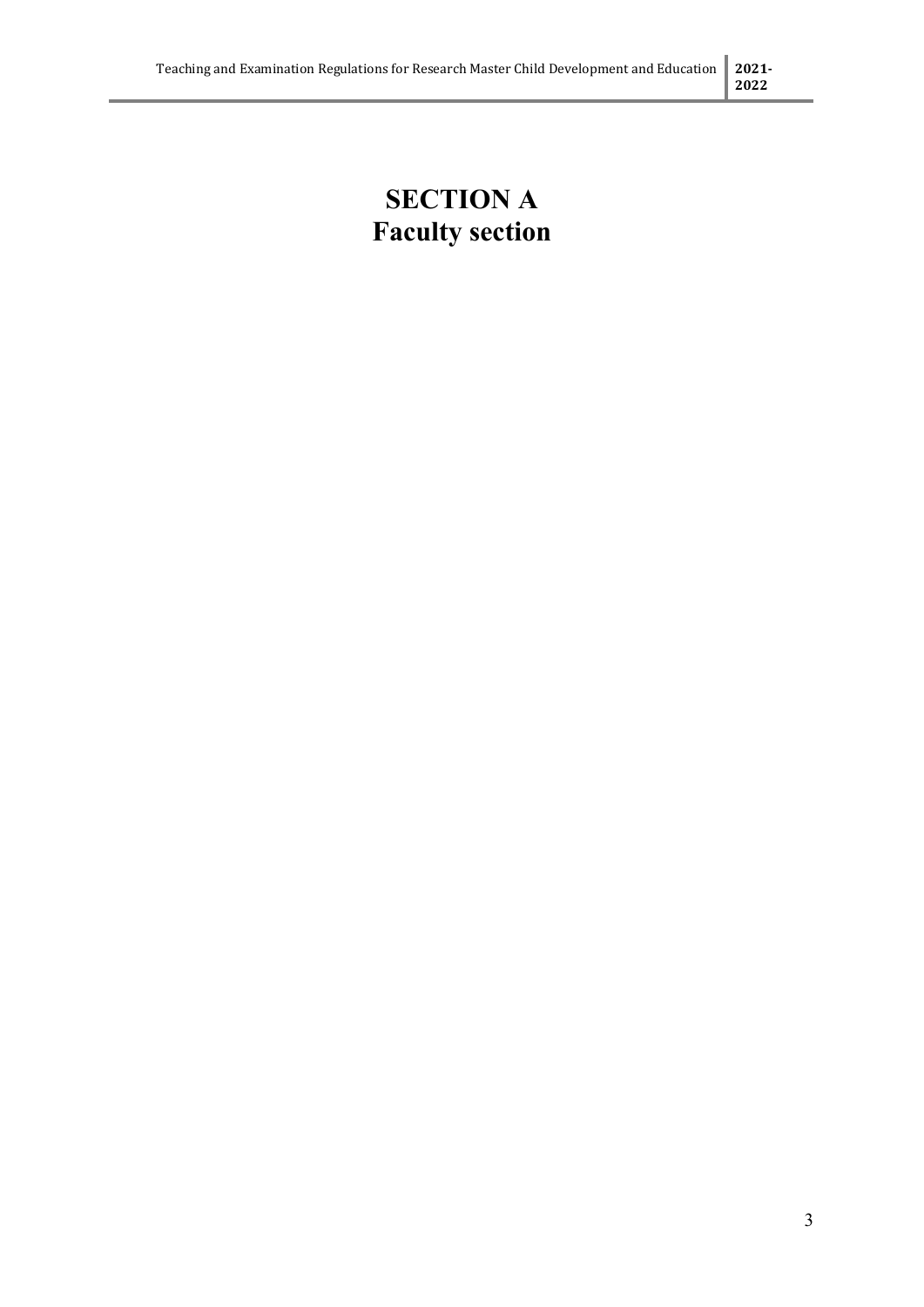## **Chapter 1 – General provisions**

#### *Article A.1.1 Applicability of the Regulations*

- 1. These Regulations apply to the teaching and examinations for the Research Master's degree programme Child Development and Education (hereinafter referred to as: the degree programme), provided by Faculty of Social and Behavioural Sciences (hereinafter referred to as: the faculty) of the University of Amsterdam.
- 2. These Regulations consist of a faculty section (A) and a programme-specific section (B). Section A contains general provisions and applies to the teaching and examinations of the Master's degree programmes of the Faculty of Social and Behavioural Sciences. Section B contains programmespecific provisions. Together, Sections A and B form the Teaching and Examination Regulations for the programme.
- 3. The Regulations can be declared to apply *mutatis mutandis* to the joint degree programmes and units of study, pursuant to Section 7.3c of the WHW, also provided by the faculty.
- 4. These Regulations apply to anyone enrolled in (units of study of) the programme, irrespective of the academic year in which the student was first enrolled in (units of study of) the programme.
- 5. Section B of these Teaching and Examination Regulations may contain additional general provisions for the relevant degree programme.

#### *Article A.1.2 Definitions*

The following definitions are used in these Regulations:

|    | The following definitions are used in these Regulations. |                                                                                                                                                         |
|----|----------------------------------------------------------|---------------------------------------------------------------------------------------------------------------------------------------------------------|
|    | a. ECTS (ECTS credit):                                   | an ECTS credit with a workload of 28 hours of study;                                                                                                    |
|    | b. final examination (examen):                           | the final examination of the Master's programme, in                                                                                                     |
|    |                                                          | accordance with Section 7.3 of the WHW;                                                                                                                 |
|    | c. Examinations Board:                                   | the Examinations Board of one or more programmes of the                                                                                                 |
|    |                                                          | faculty in accordance with Section 7.12 of the WHW;                                                                                                     |
|    | d. examiner:                                             | the individual appointed by the Examinations Board to conduct                                                                                           |
|    |                                                          | examinations and determine the results, in accordance with                                                                                              |
|    |                                                          | Section 7.12c of the WHW;                                                                                                                               |
|    | e. fraud and plagiarism:                                 | a student's acts or failures to act that make it wholly or                                                                                              |
|    |                                                          | partially impossible to accurately judge their knowledge,                                                                                               |
|    |                                                          | understanding and skills. For the applicable regulations                                                                                                |
|    |                                                          | governing fraud and plagiarism, please refer to the Rules and                                                                                           |
|    |                                                          | Guidelines of the Examinations Board                                                                                                                    |
|    | f. joint degree:                                         | a degree awarded by an institution together with one or more                                                                                            |
|    |                                                          | institutions in the Netherlands or abroad, after the student has                                                                                        |
|    |                                                          | completed a degree programme (a degree programme, a major                                                                                               |
|    |                                                          | or a specific curriculum within a degree programme) for which                                                                                           |
|    |                                                          | the collaborating institutions are jointly responsible;                                                                                                 |
|    | g. unit of study:                                        | a component of a degree programme to which an examination is                                                                                            |
|    |                                                          | linked;                                                                                                                                                 |
|    | h. degree programme:                                     | a coherent whole of units of study, aimed at achieving clearly                                                                                          |
|    |                                                          | defined objectives with regard to knowledge, understanding and                                                                                          |
|    |                                                          | skills which the individual who completes the programme must                                                                                            |
|    |                                                          | possess and to which a final examination is linked. An                                                                                                  |
|    |                                                          | examination is linked to each unit of study;                                                                                                            |
|    | i. programme charter:                                    | the programme-specific part of the Students' Charter in                                                                                                 |
|    |                                                          | accordance with Section 7.59 of the WHW; see                                                                                                            |
|    |                                                          | student.uva.nl/rmcde/az/.                                                                                                                               |
| 1. | period:                                                  | a part of a semester;                                                                                                                                   |
|    | k. practical exercise:                                   | the participation in a practical training or other educational                                                                                          |
|    |                                                          | learning activity, aimed at acquiring certain (academic) skills.                                                                                        |
|    |                                                          | Examples of practical exercises are:<br>the contract of the contract of the contract of the contract of the contract of the contract of the contract of |
|    |                                                          |                                                                                                                                                         |

• researching and writing a thesis;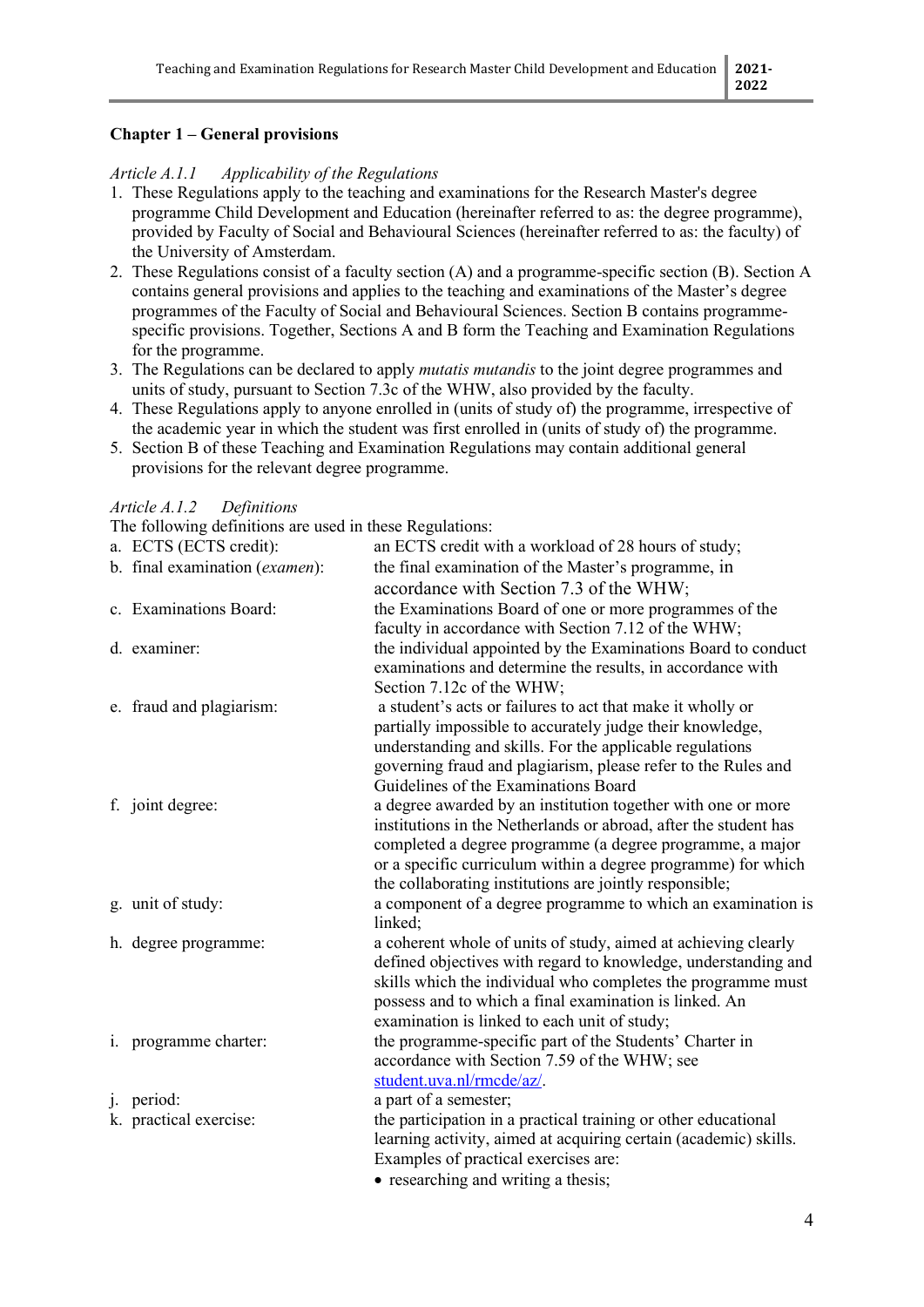|                      | • carrying out a research assignment;                                                           |
|----------------------|-------------------------------------------------------------------------------------------------|
|                      | • taking part in computer lab sessions                                                          |
|                      | • taking part in fieldwork or an excursion;                                                     |
|                      |                                                                                                 |
|                      | • taking part in another educational learning activity aimed at<br>acquiring specific skills or |
|                      | • participating in and completing an internship;                                                |
| l. programme:        | the totality and cohesion of the units of study, teaching                                       |
|                      | activities/methods, contact hours, testing and examination                                      |
|                      | methods and recommended literature;                                                             |
| m. thesis:           | a unit of study comprising literature research and/or a                                         |
|                      | contribution to scientific research, always resulting in a written                              |
|                      | report;                                                                                         |
| n. final paper:      | see thesis;                                                                                     |
| o. SIS:              | the Student Information System;                                                                 |
| p. course catalogue: | the guide for the degree programme that provides further details                                |
|                      | of the provisions and other information specific to that                                        |
|                      | programme. The course catalogue is available electronically at                                  |
|                      | coursecatalogue.uva.nl;                                                                         |
| q. workload:         | the workload of the unit of study to which an interim                                           |
|                      | examination applies, expressed in terms of credits = ECTS                                       |
|                      | credits (ECTS = European Credit and Transfer Accumulation                                       |
|                      |                                                                                                 |
|                      | System). (The workload for 1 year (1,680 hours) is 60 ECTS                                      |
|                      | credits);                                                                                       |
| r. academic year:    | the period beginning on 1 September and ending on 31 August                                     |
|                      | of the following calendar year;                                                                 |
| t. Admissions Board: | the committee that assesses, on behalf of the dean, whether a                                   |
|                      | candidate meets the requirements for admission to the Master's                                  |
|                      | degree programme of the candidate's choice;                                                     |
| u. University:       | the University of Amsterdam;                                                                    |
| v. WHW:              | the Dutch Higher Education and Research Act (Wet op het                                         |
|                      | hoger onderwijs en wetenschappelijk onderzoek, WHW).                                            |

For definitions, please also refer to section B of these Regulations, the other terms have the meanings ascribed to them by the WHW.

## **Chapter 2 – Admission to the programme**

## *Article A.2.1 Previous education*

- 1. In order to qualify for enrolment in a Master's degree programme, a Bachelor's degree obtained in academic higher education (WO) is required. The requirements that the Bachelor's degree must meet are specified in section B.
- 2. In the event that a candidate does not have a Bachelor's degree as referred to in paragraph 1, the Admissions Board of the degree programme will assess suitability for admission to the programme on the basis of the requirements stipulated in section B.
- 3. In order to qualify for enrolment in a Master's degree programme for teaching in pre-university education, the individual concerned must have been awarded the Master's degree in the relevant subject area, pursuant to Section 7.10a of the WHW.

## *Article A.2.2 Registration and enrolment*

1. The deadline for registering for the Master's programme is stipulated in Article B.3.4.

## *Article A.2.3 Faculty Admissions Board*

- 1. The dean will establish one or more Admissions Boards.
- 2. The dean will appoint its members upon nomination of the Examinations Board (of the relevant degree programme).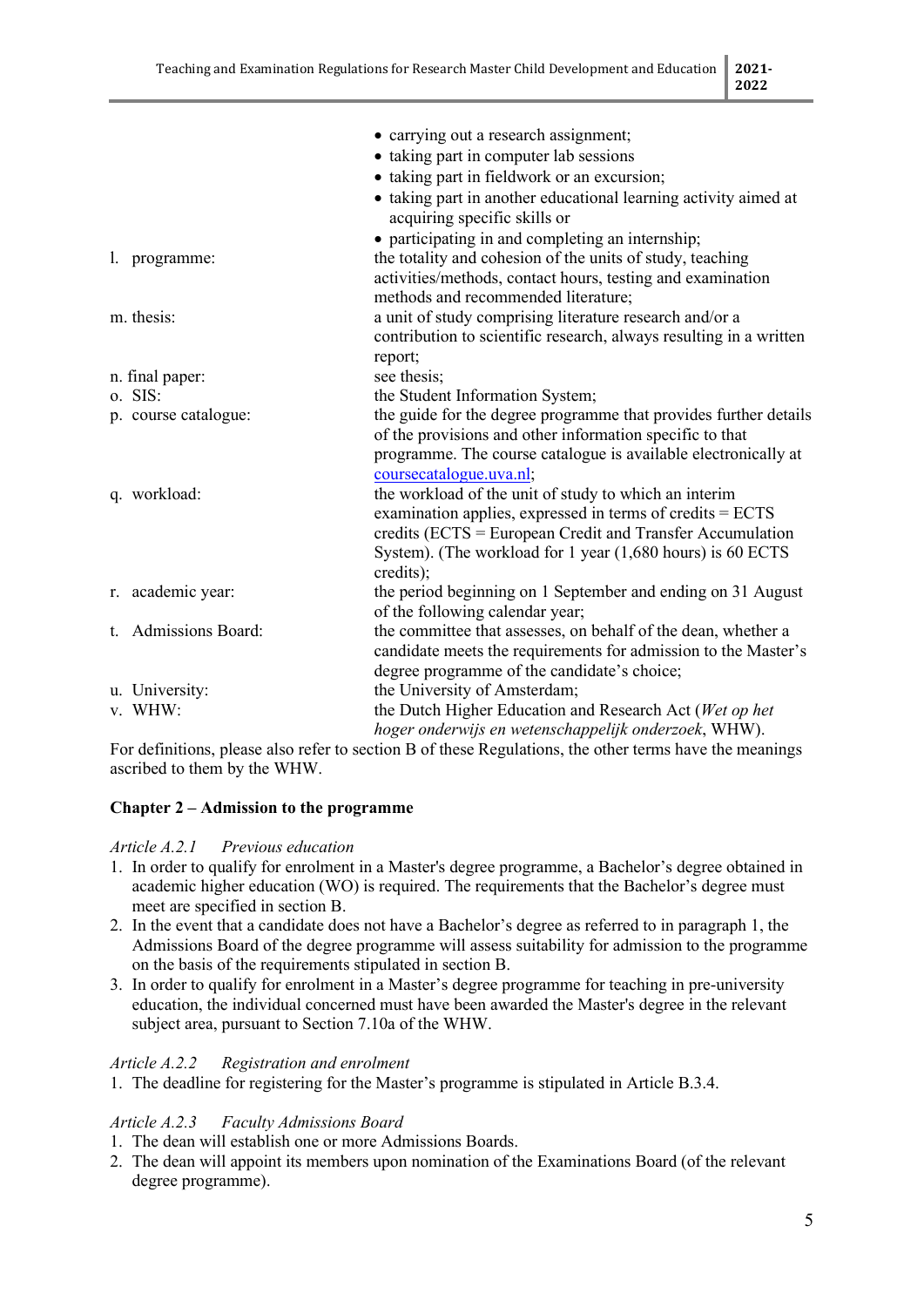## *Article A.2.4 Admissions procedure*

- 1. The Examinations Board of the programme is responsible for admission to the programme. The Examinations Board can appoint an Admissions Board that handles the applications for admission on behalf of the Examinations Board. With a view to admission to the programme, the Admissions Board assesses the candidate's knowledge, understanding and skills. The Board may request experts within or outside the University to test certain types of knowledge, understanding and skills, in order to supplement written evidence of the programme/programmes the student has already completed. In its assessment, the Board includes knowledge of the language in which the programme will be taught.
- 2. Candidates receive either confirmation of admission or a negative decision. An appeal against a negative decision can be lodged with the Examination Appeals Board within six weeks.

## *Article A.2.5 Refusal or termination of enrolment (judicium abeundi)*

- 1. Based on the provisions of Section 7.42a of the WHW, the dean or the Examinations Board may, in exceptional cases, ask the Executive Board to terminate or refuse a student's enrolment in a programme, if that student's actions or remarks show that the student is unsuitable either for practising one or more of the professions for which the programme in question is preparing the student or for the practical preparation for professional practice.
- 2. If a student is suspected of being unsuitable as described in paragraph 1, the Examinations Board or the dean will institute an inquiry, of which the student will be informed immediately. The Examinations Board or the dean will not issue any recommendation without carefully considering the interests involved and giving the student the opportunity to be heard.

## **Chapter 3 - Degree programme structure**

## *Article A.3.1 Structure of academic year*

The degree programme shall be provided in a semester structure as outlined in the Decision on the [http://www.uva.nl/binaries/content/assets/uva/nl/over-de-uva/over-de-uva/regelingen-en](http://www.uva.nl/binaries/content/assets/uva/nl/over-de-uva/over-de-uva/regelingen-en-regelementen/onderwijs/besluit-jaarindeling-onderwijs-2017-2024.pdf)[regelementen/onderwijs/besluit-jaarindeling-onderwijs-2017-2024.pdf](http://www.uva.nl/binaries/content/assets/uva/nl/over-de-uva/over-de-uva/regelingen-en-regelementen/onderwijs/besluit-jaarindeling-onderwijs-2017-2024.pdf) .

## *Article A.3.2 Programme structure and participation in education*

- 1. The programme comprises the units of study included in article B.4.2.
- 2. The size of the degree programme is 120 ECTS.
- 3. The programme is made up of compulsory parts and an individual Master's thesis or academic internship and, if applicable, a subject-specific optional component as specified in more detail in chapter 4 of Section B.
- 4. Further requirements with regard to registration for participation in a unit of study, if applicable, are described in Section B.

## **Chapter 4 – Assessment and examinations**

#### *Article A.4.1 Participation in examinations*

Students who have correctly registered for participation in a unit of study and who have been admitted, are also automatically registered for participation in the subsequent examination for this unit of study and, in case the examination is concluded with a fail, the resit. Further provisions on this, if applicable, are included in chapter 4 of Section B.

## *Article A.4.2 Type of examination*

1. Section B stipulates the way in which a unit of study is concluded and the form any examination will take.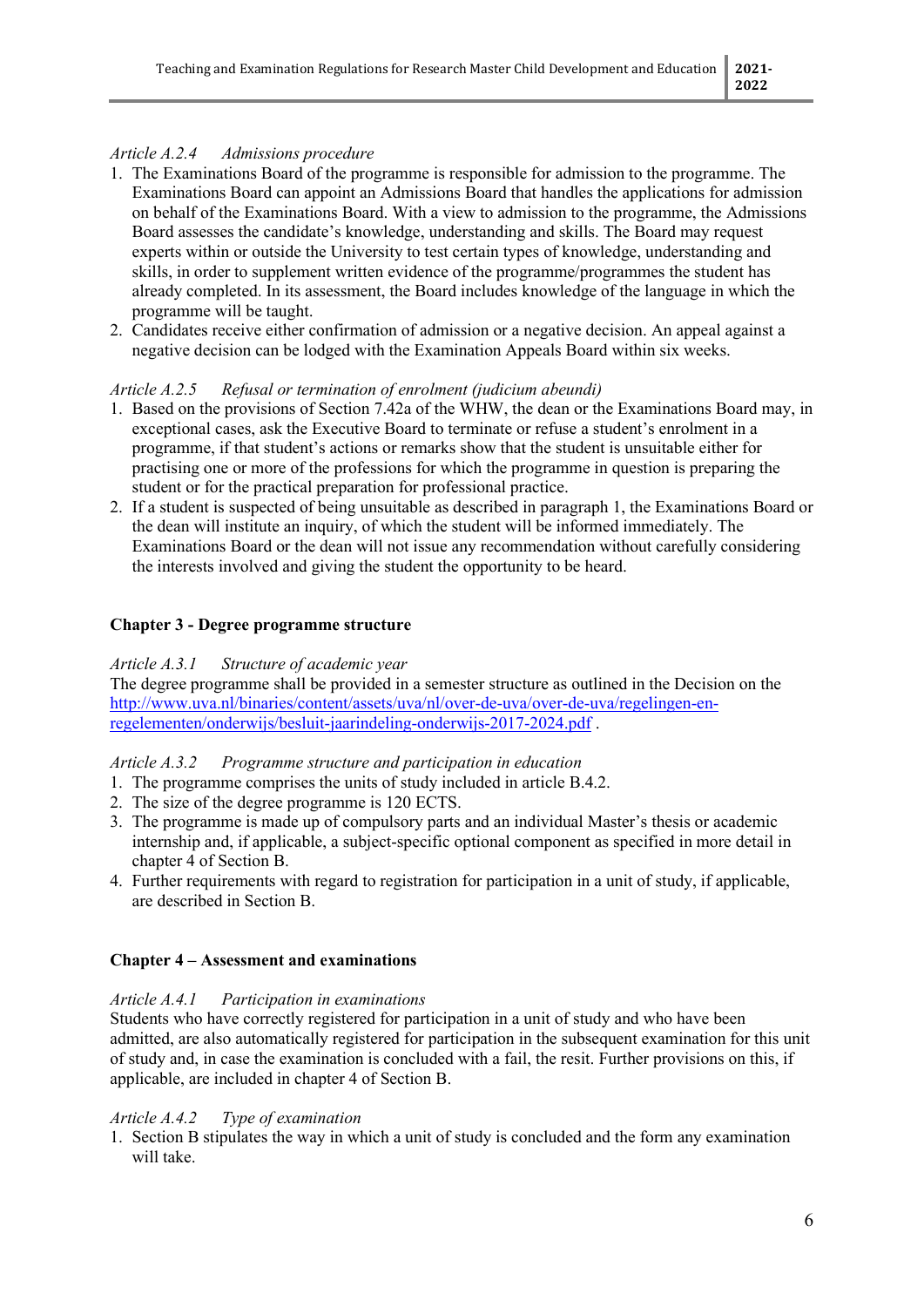- 2. At the student's request, the Examinations Board may permit a different form of examination than that stipulated in Section B. If applicable, more detailed regulations on this are included in the Rules and Guidelines for the Examinations Board.
- 3. A transitional arrangement for units of study that are no longer offered is described in Section B.
- 4. The further procedure for testing and the guidelines and instructions for assessing and determining the results of examinations are described in the Rules and Guidelines for the Examinations Board.
- 5. In the case of units of study with a written examination, the student shall be entitled to receive sample questions, their answers and information about the actual written examination in terms of its scope and structure.

#### *Article A.4.3 Oral examinations*

- 1. Unless otherwise specified for the relevant unit of study in Section B, no more than one student will be examined orally at the same time.
- 2. Unless otherwise specified by the Examinations Board, an oral examination will be taken in the presence of a second examiner. At the student's request and subject to the examiners' approval, audio recordings can be made. In the absence of a second examiner, an audio recording of the oral examination will be made. These audio recordings are kept by the University.
- 3. The further procedure for testing and the guidelines and instructions for assessing and determining the results of examinations are described in the Rules and Guidelines of the Examinations Board.

#### *Article A.4.4 Determining and announcing results*

- 1. The examiner announces the result (= mark) of a written examination as soon as possible. At the Faculty the maximum time period for announcing results is 20 working days. If the programme has a shorter time period this is stipulated in section B. The examiner is responsible for ensuring the marking period is observed. The examiner submits the necessary information to the Programme Administration and the Education Office will then immediately ensure that the marks are registered. The Programme Administration also ensures that the student is immediately notified of the mark, taking due account of the applicable confidentiality standards.
- 2. The examiner announces the result (= mark) of an oral examination as soon as the examination has finished and informs the student accordingly. The last sentence of the first paragraph applies.
- 3. In the case of alternative forms of oral or written examinations, the Examinations Board determines in advance how and by what deadline the student will be informed of the results.
- 4. Together with the result of an examination, the student's attention will also be drawn to their right to inspect the assessed work and have a post-examination discussion as stipulated in Articles A.4.9 and A.4.10, as well as the option to appeal to the Examination Appeals Board (CBE).
- 5. The further procedure for testing and the guidelines and instructions for assessing and determining the results of examinations are described in the Rules and Guidelines of the Examinations Board.
- 6. A student may lodge an appeal against the way in which the result was reached with the Examination Appeals Board within six weeks of the determination of the result. If the option of reassessment by the examiner is available, this does not affect the time period for lodging an appeal. $<sup>1</sup>$  $<sup>1</sup>$  $<sup>1</sup>$ </sup>

#### *Article A.4.5 Examination opportunities*

- 1. Per academic year, two opportunities will be offered to take examinations in the degree programme, unless stipulated otherwise in Section B.
- 2. Paragraph 1 does not apply in the case of an internship or thesis. The options for retaking internships and theses are detailed in the relevant work placement manual or thesis regulations.
- 3. The most recent mark will apply in the event of a resit.
- 4. The resit for an examination must take place within a reasonable period following the announcement of the result of the examination being resat.
- 5. Further conditions concerning resits, if applicable, are described in Section B.

<span id="page-7-0"></span><sup>&</sup>lt;sup>1</sup> When a student lodges an appeal with the CBE, the student is also expected to contact the student adviser and/or the Examinations Board. This does not affect the time period for lodging an appeal.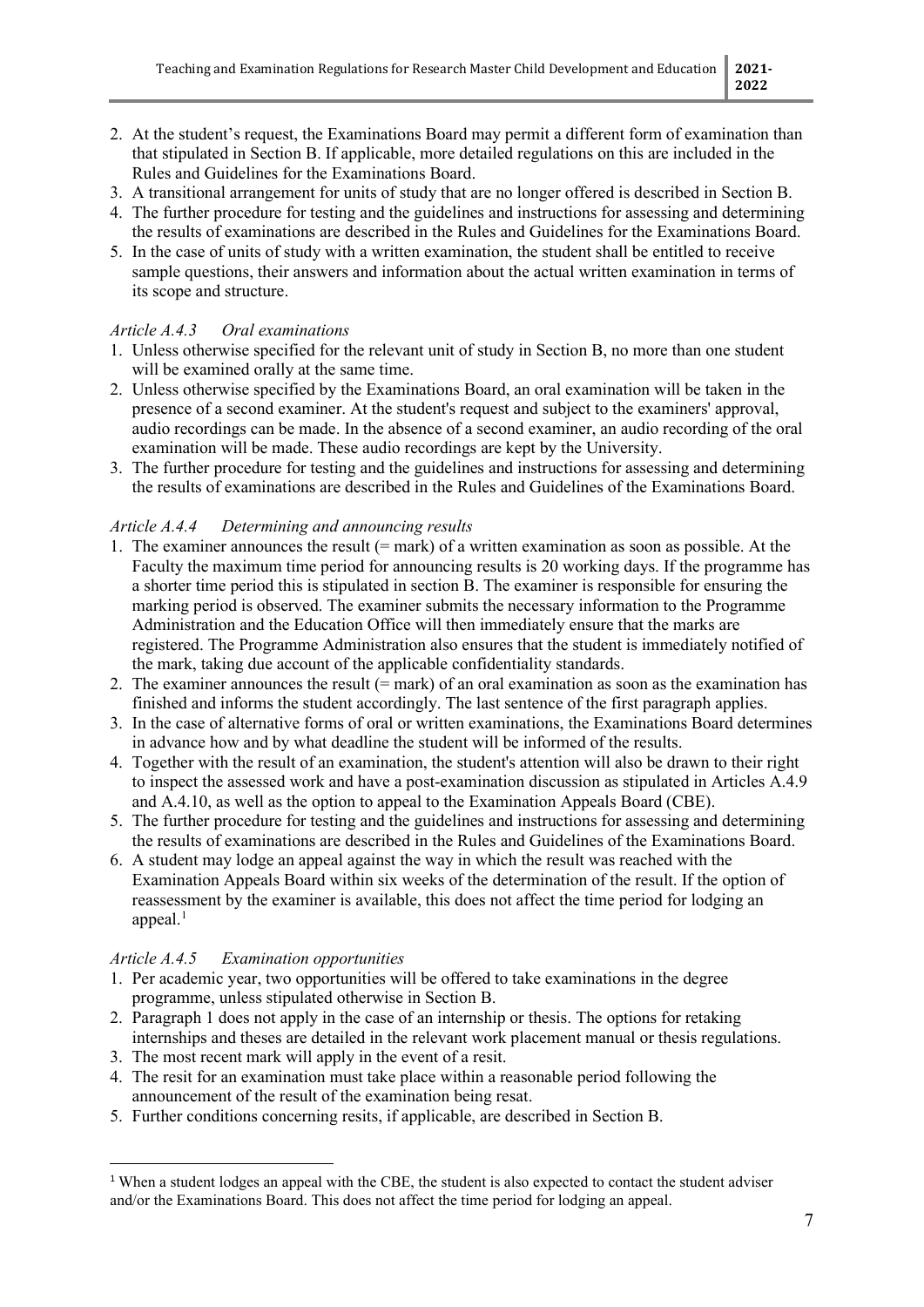## *Article A.4.6 Marks*

- 1. Marks are given on a scale from 1 to 10, with a maximum of one decimal.
- 2. A final mark of 5,5 or higher is considered a pass.
- 3. Results that are not expressed in marks are graded in terms of 'requirements met' (AVV) or 'failed to meet the requirements' (NAV), or in terms of a 'pass' (VOL) or a 'fail' (ONV).
- 4. Students who are registered for an examination or for participation in another type of final assessment, but who do not participate, shall be given the qualification of 'not attended' (NAP).

#### *Article A.4.7 Exemption*

- 1. At the written request of the student, the Examinations Board may exempt the student from taking one or more examination components.
- 2. The Examinations Board will make a decision within twenty working days of receiving the written request.
- 3. Further conditions concerning exemptions, if applicable, are described in Section B and/or in the Rules and Guidelines for the Examinations Board.

## *Article A.4.8 Validity period for results*

- 1. The dean may limit the validity period of units of study that a student has passed and of exemptions they have been granted if the knowledge, insight and/or skills that were tested is or are demonstrably obsolete.
- 2. Section B determines which units of study that a student has passed and which exemptions they have been granted are subject to a limited validity period.
- 3. Contrary to the provisions of paragraph one, in individual cases the Examinations Board may decide to extend the validity period of a unit of study that has been passed or an exemption that has been granted.
- 4. The validity period of an interim result is limited to the academic year in which it was obtained or until the end of the unit of study in question, as determined in Section B.

## *Article A.4.9 Right of inspection*

- 1. For at least twenty working days after the announcement of the results of a written (digital) examination, the student can, on request, inspect the assessed work, the questions and assignments set, as well as the standards applied for marking.
- 2. The examiner can determine that the inspection or post-examination discussion referred to in paragraph 1 take place at a specified place and at a specified time. The place and time referred to in the previous sentence will be announced on the digital learning environment of the unit of study.
- 3. If the student was or is unable to attend at the place and time referred to in paragraph 2 due to participation in education or force majeure, an alternative option will be offered.
- 4. The student may request a copy of his or her written examination work.
- 5. The inspection referred to in paragraph 1 includes inspection of interim examinations, on the condition that if the inspection is organised at a certain place and time (as referred to in paragraph 2) the inspection takes place at the latest three days preceding the final examination.
- 6. The right of inspection applies in full to digital examinations.

## *Article A.4.10 Post-examination discussion*

- 1. If a collective post-examination discussion has been organised, individual post-examination discussions will be held only if the student has attended the collective discussion or if the student was or is unable to attend the collective discussion due to participation in education or force majeure.
- 2. Students who meet the requirements stipulated in the first paragraph can submit a request for an individual post-examination discussion to the relevant examiner. The discussion will take place at a time and location to be determined by the examiner.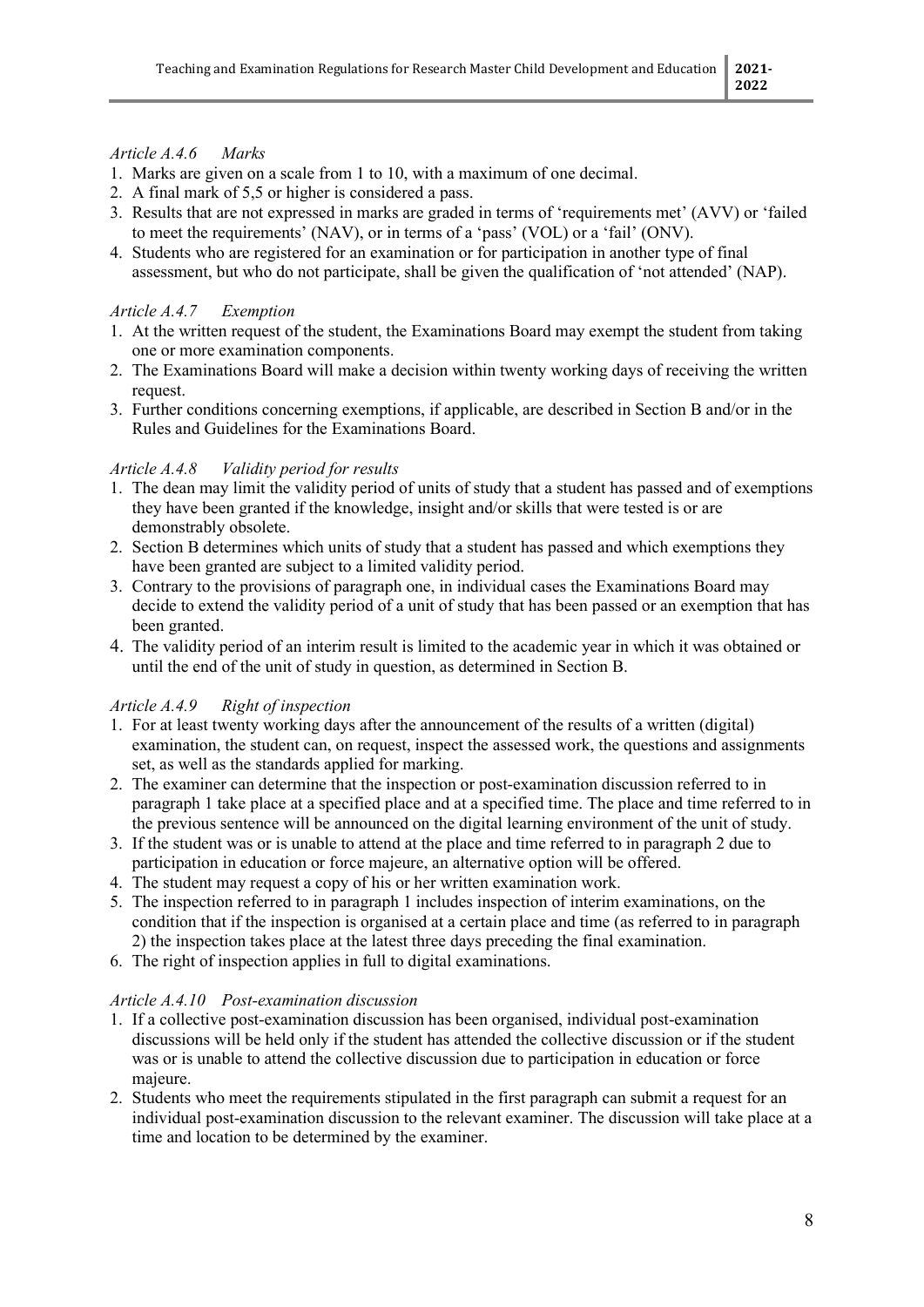## *Article A.4.11 Master's final examination*

- 1. The Examinations Board determines the results and date of the final examination after it has established that the student has passed all the units of study belonging to the programme.
- 2. A diploma can only be awarded after the Executive Board has declared that the student has satisfied all the procedural requirements, including the payment of tuition fees.
- 3. The rules for conferring the designation of cum laude are set out in the Rules and Guidelines of the Examinations Board.

## *Article A.4.12 Diploma and transcript*

- 1. The Examinations Board grants a diploma as proof that the student has passed the final examination. The Executive Board sets the model for the diploma. The Examinations Board adds a diploma supplement to the diploma providing information on the nature and content of the degree programme completed. The diploma supplement is drawn up in Dutch or English and complies with the European format.
- 2. Individuals who have successfully completed more than one component of the programme and who cannot be awarded a diploma as stipulated in paragraph 1 will, on request, receive a statement to be issued by the relevant Examinations Board stating at least the components that have been successfully completed together with the units of study they involved, the number of ECTS obtained and when the examinations were completed.
- 3. Students request their diploma in SIS by themselves. The Examinations Board can proceed to award the diploma to the student who completed the requirements for the final examination, as determined in paragraph 1, unless the student has requested a deferment. The student will be informed timely about the intention of the Examinations Board to proceed with awarding the diploma, as determined in paragraph 1. The procedure of the Examinations Board can be found in the rules and guidelines of the Examinations Board.

## *Article A.4.13 Fraud and plagiarism*

- 1. The provisions of the Regulations governing Fraud and Plagiarism for UvA Students as stipulated in the Rules and Guidelines of the Examinations Board apply in full.
- 2. Electronic detection software programs will be used to detect plagiarism in texts. In submitting a text, the student implicitly consents to the text being entered into the database of the detection program concerned.

## **Chapter 5 – Academic student counselling and study progress**

## *Article A.5.1 Administration of study progress and academic student counselling*

- 1. The dean is responsible for the correct registration of the students' study results in SIS. After the assessment of a unit of study has been registered, every student has the right to inspect the result for that unit of study via SIS and also to have a list of the results achieved put at the student's disposal in SIS.
- 2. Enrolled students are eligible for academic student counselling. The types of academic student counselling available are listed on the <http://www.student.uva.nl/rmcde/az> ;.

## *Article A.5.2 Adaptations for students with a disability*

- 1. A student with a disability can submit a written request to the student counsellor to qualify for special adaptations with regard to teaching, practical training and examinations. These adaptations will accommodate the student's individual disability as much as possible, but may not alter the quality or degree of difficulty of a unit of study or an examination. In all cases, the student must fulfil the exit qualifications for the degree programme.
- 2. The request referred to in the first paragraph will only be processed if accompanied by a recommendation from a student counsellor. The recommendation may be no more than twelve weeks old and must in part be based on a recent statement from a physician or BIG-registered psychologist. For a chronic disability or illness, the recommendation needs to be issued only once.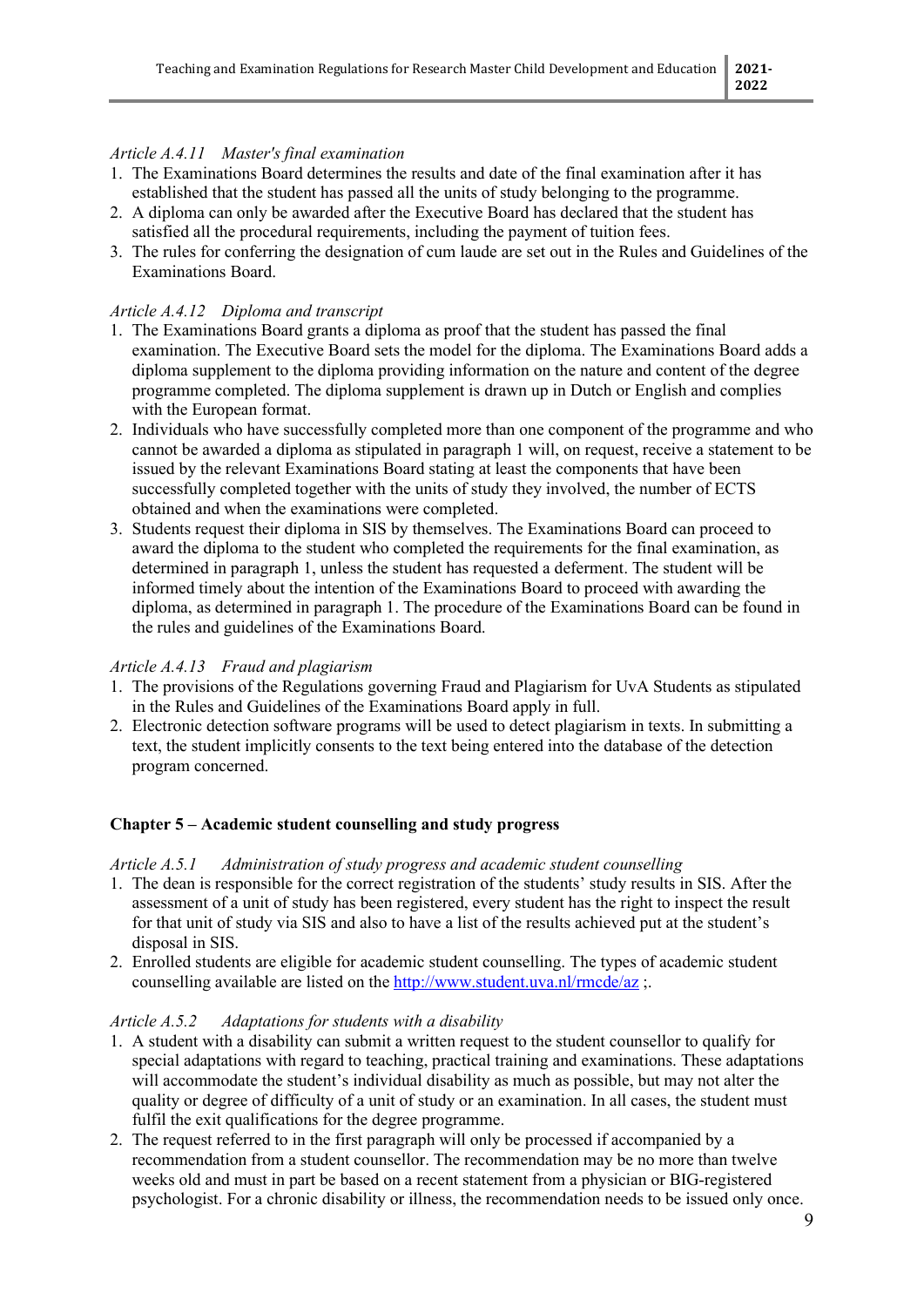- 3. The dean or, on the dean's behalf, the College / Graduate School director or the programme director decides on the adaptations concerning the teaching facilities and logistics. The Examinations Board will rule on requests for adaptations with regard to examinations.
- 4. Requests for adaptations will be denied if the implementation of such a request would put disproportionately challenge the organisation or the resources of the faculty or university were it to be upheld.
- 5. In the event of a positive decision in response to a request as referred to in paragraph 1, the student will make an appointment with the student counsellor to discuss the details of the provisions.
- 6. If the disability justifies an extension to the time in which the examination may be sat, the Examinations Board will issue a statement testifying to this entitlement to an extension.
- 7. The statement referred to in paragraph 6 is valid for a maximum period of one year. The period of validity can be extended on the recommendation of a student counsellor.

# **Chapter 6 – Teaching evaluation**<br>*Article 6.1* Teaching evaluation

*Article 6.1 Teaching evaluation*

The teaching evaluation shall take place in the manner determined in Section B.

## **Chapter 7 – Hardship clause**

#### *Article A.7.1 Hardship clause*

In instances not regulated by the Teaching and Examination Regulations or in the event of demonstrable extreme unreasonableness and unfairness, the dean responsible for the degree programme will decide, unless the matter concerned is the responsibility of the Examinations Board.

## **Chapter 8 – Transitional and final provisions**

#### *Article A.8.1 Amendments and periodic review (Section A)*

- 1. Any amendment to Section A of the Teaching and Examination Regulations will be adopted by the dean, with due observance of the guideline under Section 9.5 of the WHW adopted by the Executive Board with regard to Section A, and with due observance of the competences of the relevant representative bodies.
- 2. An amendment to this section of the Teaching and Examination Regulations only pertains to an academic year that is already in progress if this does not demonstrably damage the interests of students.

## *Article A.8.2 Transitional provisions*

Notwithstanding the current Teaching and Examination Regulations, the transitional provisions described in Section B apply for students who started the programme under a previous set of Teaching and Examination Regulations.

## *Article A.8.3 Publication*

- 1. The dean will ensure the appropriate publication of Sections A and B of these Regulations, and any amendments to them.
- 2. The Teaching and Examination Regulations will be posted on the faculty website.

#### *Article A.8.4 Effective date*

Section A of these Regulations will come into force as of September 1, 2021.

Thus drawn up by the dean of the Faculty of Social and Behavioural Sciences on May 31, 2021.

Approval and advice of the FMG Works Council, Programme Committee, dated March 8, 2021, Faculty Student Council, dated May 31, 2021.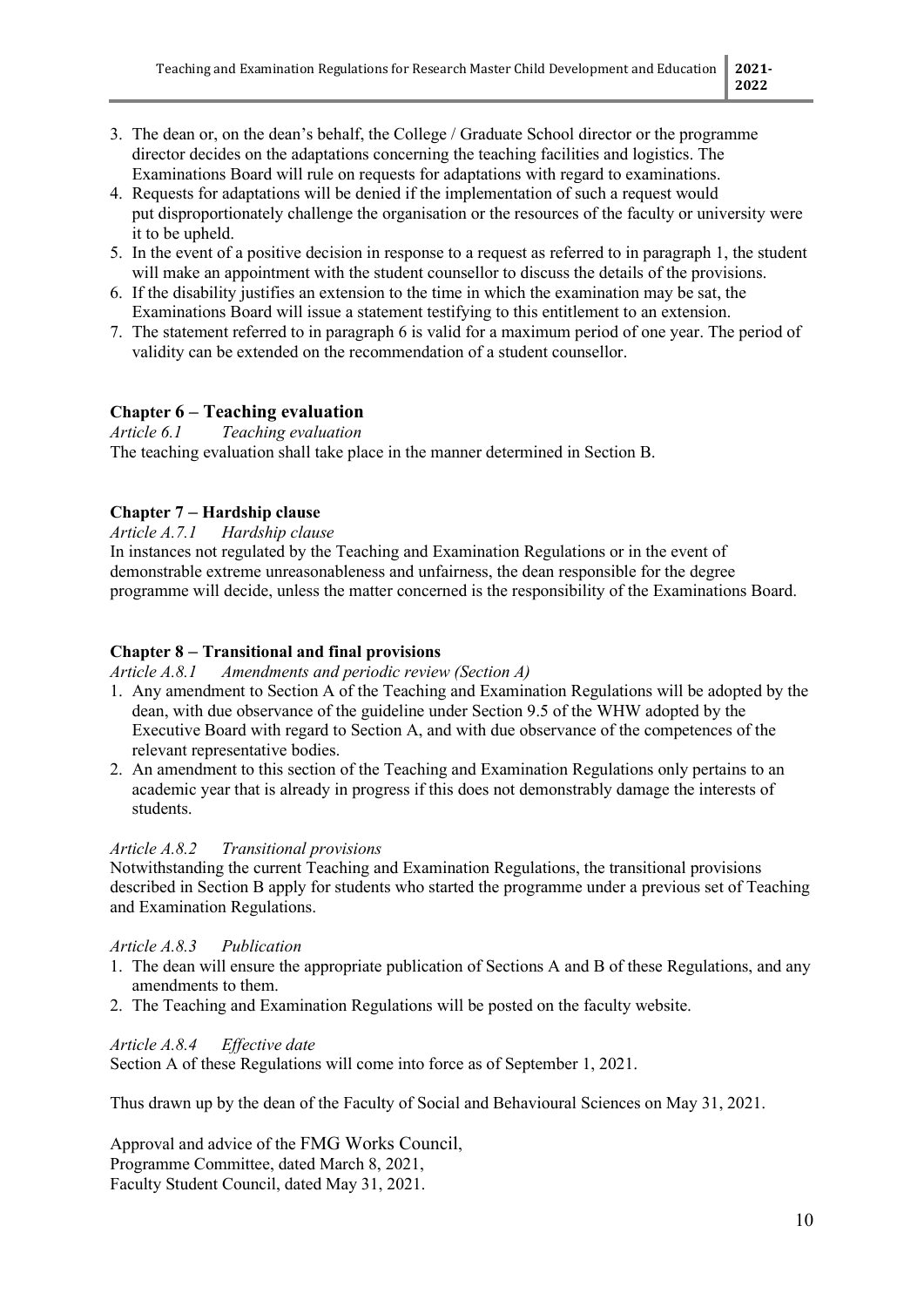# **SECTION B Programme-specific section**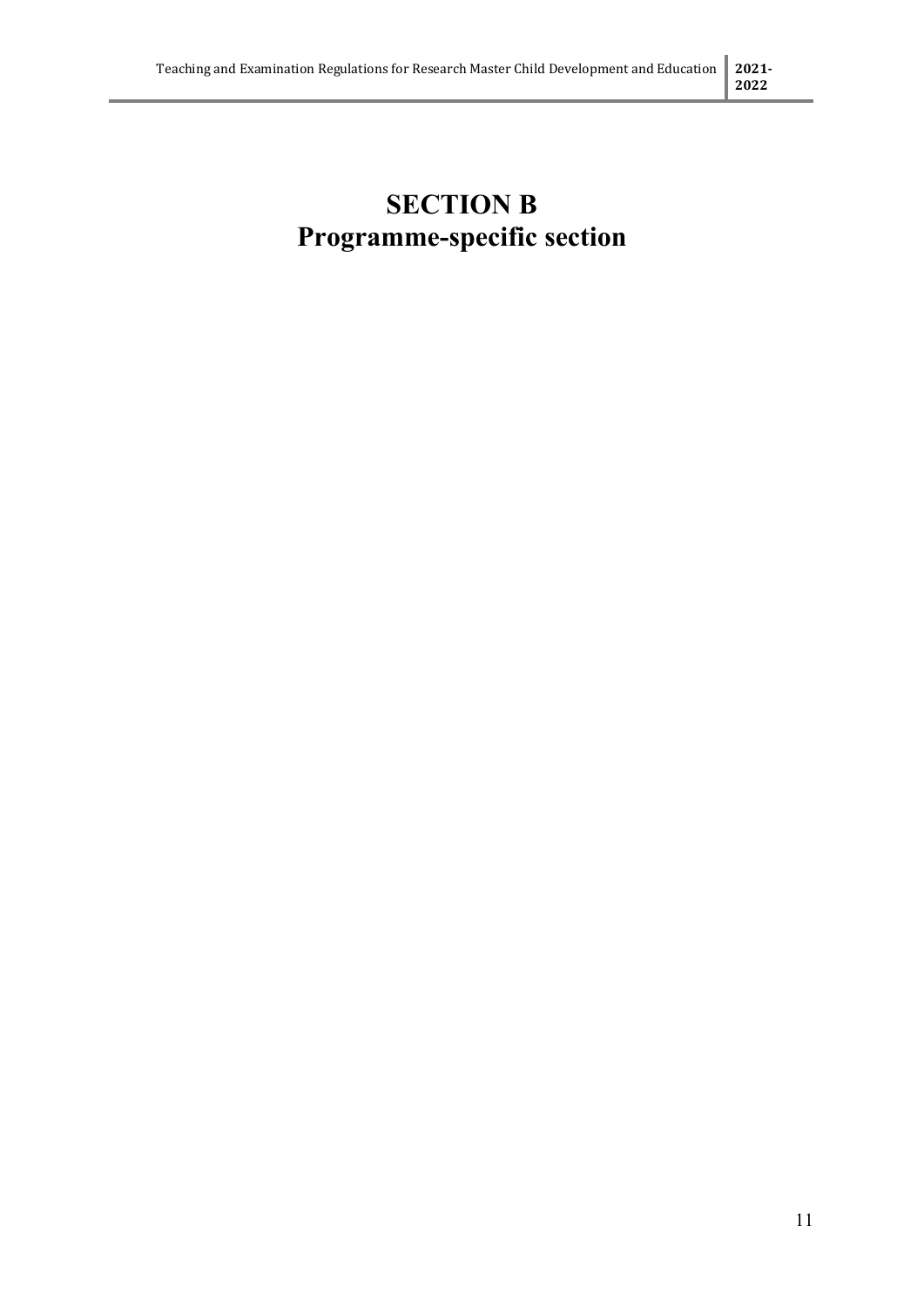## **Chapter 1 – General provisions**

| Definitions<br>Article B.1.1 |                                                                                                                                                                                                                                                                                                                                                                                                                                                                                                                                                                                              |
|------------------------------|----------------------------------------------------------------------------------------------------------------------------------------------------------------------------------------------------------------------------------------------------------------------------------------------------------------------------------------------------------------------------------------------------------------------------------------------------------------------------------------------------------------------------------------------------------------------------------------------|
| a. effort requirements:      | requirements concerning (active) participation in teaching and<br>examination that students need to meet, as defined in the course<br>manual; these requirements consists of $(a)$ respecting deadlines for<br>handing in papers, assignments and examinations as stipulated in the<br>course manual, (b) respecting course manual stipulations regarding<br>attendance in the course (where this applies), (c) participation in the<br>(interim) examinations, and (d) active participation in class at the<br>lecturer's discretion, with exclusion of requirements related to<br>grading; |
| b. director:                 | the director of the educational institute is responsible for the integral<br>management of the College/Graduate School. The director directs the<br>programme directors and support staff of the institute;                                                                                                                                                                                                                                                                                                                                                                                  |
| c. Education Desk:           | the Registrar of the English-taught programmes of the GSCDE,<br>responsible on behalf of the GSCDE for the maintenance of academic<br>records and matters concerning diplomas, certificates, and transcripts.                                                                                                                                                                                                                                                                                                                                                                                |
| d. faculty:                  | the Faculty of Social and Behavioural Sciences where the Research<br>Master's programme of Child Development and Education is<br>organized;                                                                                                                                                                                                                                                                                                                                                                                                                                                  |
| e. feedback:                 | reaction to a product or performance by a lecturer or by one or more<br>fellow students; the purpose of this reaction is product or performance<br>improvement                                                                                                                                                                                                                                                                                                                                                                                                                               |
| f. graduate school:          | the Graduate School of Child Development and Education (GSCDE)<br>is part of the Department of Child Development and Education, within<br>the faculty. The GSCDE is responsible for the organization of all<br>Master's and PhD programmes of the Department, including the<br>Research Master of Child Development and Education.                                                                                                                                                                                                                                                           |
| g. partial exam:             | an assessment of the student's knowledge, understanding and skills<br>relating to a part of the unit of study. The assessment is expressed in<br>terms of a partial result (=grade);                                                                                                                                                                                                                                                                                                                                                                                                         |
| h. premaster programme:      | programme consisting of 60 EC at maximum that students without a<br>diploma that directly grants access need to complete first in order to<br>gain access to a specific Master's programme;                                                                                                                                                                                                                                                                                                                                                                                                  |
| i. programme director:       | the programme director is responsible for the programme set-up, the<br>organisation, execution and quality of the programme, within the<br>given context of the GSCDE;                                                                                                                                                                                                                                                                                                                                                                                                                       |
| j. re-sit:                   | the possibility to re-take an examination;                                                                                                                                                                                                                                                                                                                                                                                                                                                                                                                                                   |
| k. Rules and Guidelines for  |                                                                                                                                                                                                                                                                                                                                                                                                                                                                                                                                                                                              |
| the Examinations Board:      | the document referred to in Book 7, Article 12b of the law, which<br>comprises further procedures concerning the exams, and procedures<br>during interim examinations and the exams, of a programme;                                                                                                                                                                                                                                                                                                                                                                                         |
| l. student counsellor:       | the person, who is in charge of study advice and guidance to students<br>of the programme;                                                                                                                                                                                                                                                                                                                                                                                                                                                                                                   |

## *Article B.1.2 Degree programme information*

- 1. The programme Child Development and Education CROHO number 60212 is offered on a fulltime basis and the language of instruction is English (see article B.3.1) .
- 2. The programme has a workload of 120 ECTS.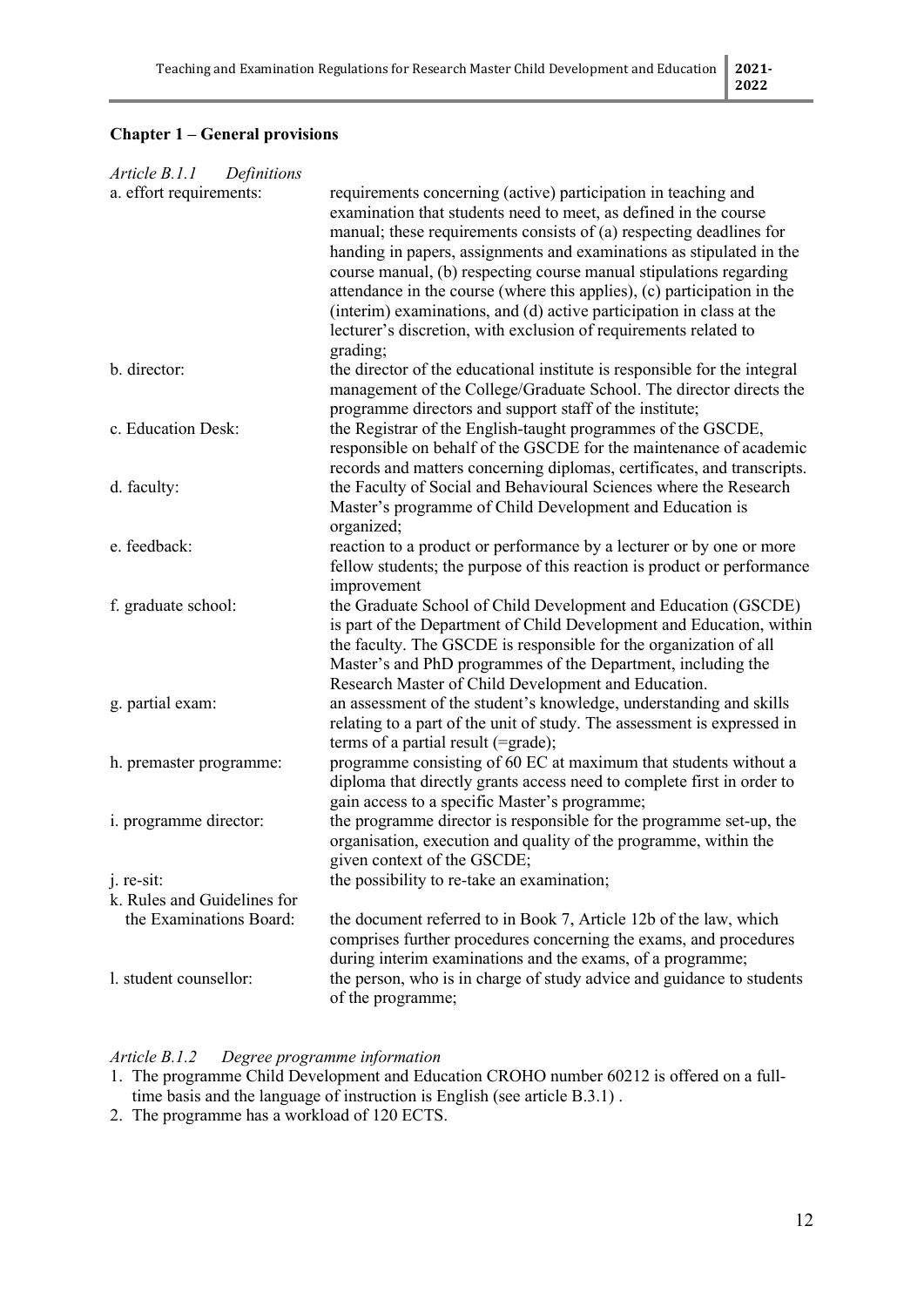## *Article B.1.3 Intake dates*

The programme is offered starting in the first semester of the academic year only (September 1). The intake date mentioned in this paragraph ensures that a programme can be completed within the nominal study duration set for the programme.

## **Chapter 2 – Programme objectives and exit qualifications**

#### *Article B.2.1 Programme objectives*

- 1. The programme aims to:
	- a) providing knowledge, skills and understanding in the area of child development and education and achieving the exit qualifications referred to in article B.2.2;
	- b) providing an academic education, including acquiring academic skills (such as reasoning, writing, speaking and research skills, and correctly citing and recording sources), learning to solve complex problems independently and creatively and learning to reflect critically.
- 2. Objectives
	- a) Domain-specific objective

The Research Master aims at delivering students who are able to autonomously design, carry out and report high quality research in the field of child development and education. The programme is developed for excellent students with a proven motivation for carrying out research and with the ambition to qualify for an academic research career in child development and education. Throughout the programme, the principles of scientific integrity and good academic practices are discussed and incorporated in both course work and thesis work.

b) Qualifications

After graduating, students will have a profound knowledge (disciplinary and methodologically) of a large variety of research in child development and education and specialist expertise in carrying out research. They will have the ability to read and understand advanced publications in their field of specialisation and related areas, and they will also be able to participate in and contribute to the further development of their discipline. They have the knowledge, insight and skills to carry out research autonomously.

c) Orientation

The Research Master programme derives its goals from the internationally accepted theoretical and methodological standards in the field of child development and education, represented and propagated by the selected staff members.

After finishing the programme, the student is qualified to execute scientific research, for example in a PhD trajectory, either in settings for fundamental research or in settings for applied research.

#### *Article B.2.2 Exit qualifications Knowledge and understanding*

The graduate has

- 1. theoretical knowledge of the field of child development and/or education, more specifically either:
	- a. knowledge and understanding of traditional and novel theoretical models on the interplay between developmental factors (emotional, cognitive and behavioural) and processes in various contextx (e.g., family, peers, school) and (a)tyical cognitive, emotional and behavioural development of children, or
	- b. knowledge and understanding of the interplay between factors (emotional, cognitive and behavioural) and processes at the level of the student, the classroom, the school organisation and education policy, and how these influence learning and development of children and adolescents;
- 2. a thorough command of (1) research methods and techniques to observe bidirectional and transformative interactions between children's development and their environment; and (2) experimental research methods and techniques to test causal pathways underlying child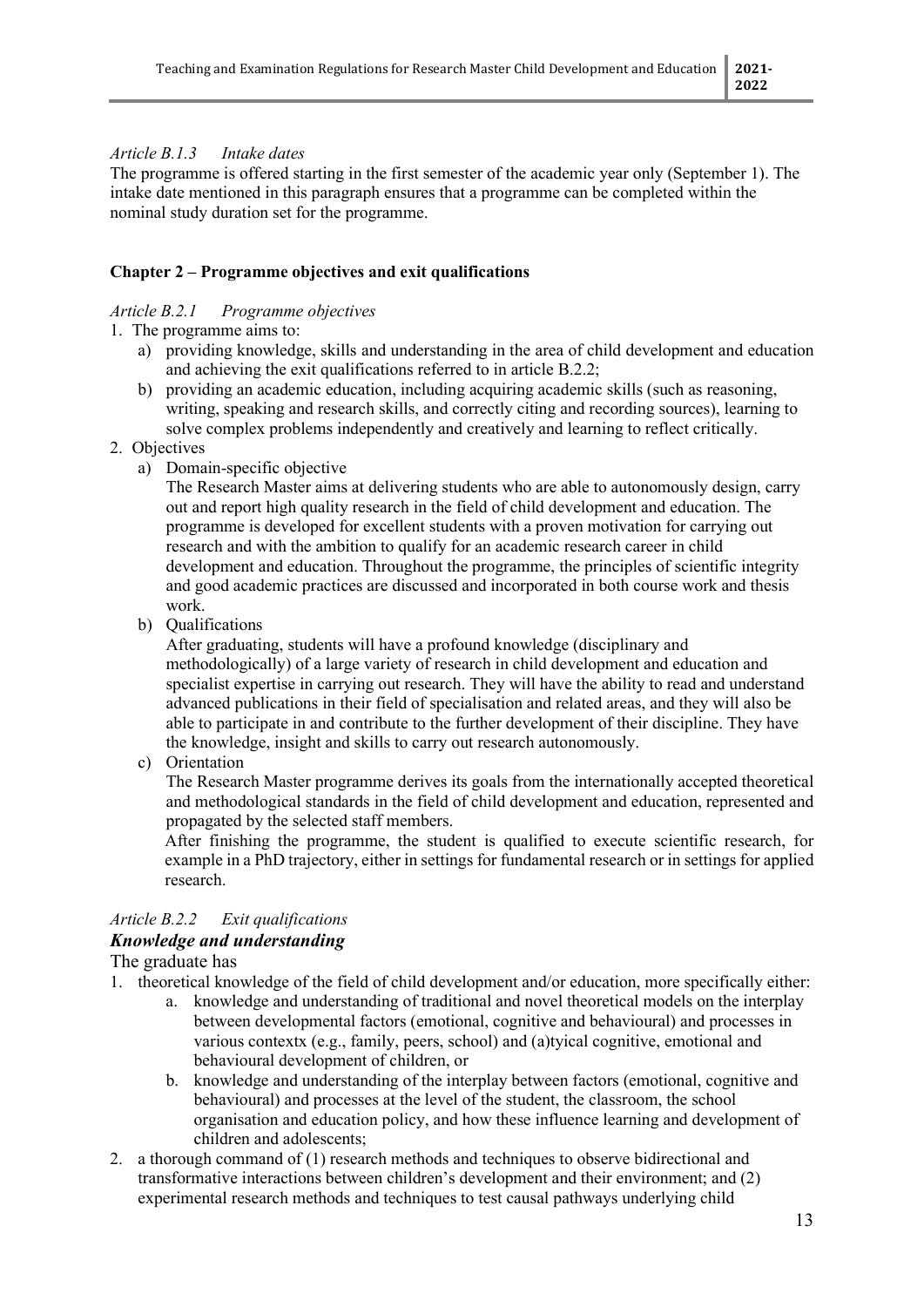development and learning, and effects of intervention strategies to optimise child development and learning processes; and

3. knowledge and understanding of the guidelines of scientific integrity and good data management.

## *Applying knowledge and understanding*

The graduate has the ability to

- 4. synthesise the literature on topics related to child development and education;
- 5. develop novel research questions and hypotheses based on state of the art theory and empirical findings related to children's emotional, cognitive, and behavioural development and developmental context;
- 6. plan and carry out research in the field of child development or education independently, according to principles of scientific integrity and responsible data management;
- 7. analyse quantitative data on childen's development and learning processes using advanced techniques that account for the often complex (i.e. multilevel) nature of children's environment;
- 8. report research independently, as testified by reports and presentations, with which the student qualifies for (PhD) research;
- 9. adopt a critical, constructive, and collaborative attitude towards child development and education research of others; and
- 10. critically appraise evidence on the effectiveness of intervention strategies to optimise child development and learning.

## *Making judgements*

The graduate is able to

- 11. infer the appropriate conclusions that can be drawn from research in child development and/or education;
- 12. evaluate how one's own and others' personal values and potential conflicts of interest might influence the nature of inferences that can be drawn from child development and/or education research;
- 13. assess and determine what constitutes a solid and reliable research project (proposal, published study) and what does not;
- 14. think critically about the issues concerning scientific integrity and ethical issues related to research;
- 15. understand the responsibility of the graduate as a child development or education researcher to engage in professional discussions with the wider academic community and society; and
- 16. see the limitations of one's own current knowledge and skills and the need to act accordingly, such as asking for help to relevant experts when needed.

## *Communication*

The graduate has the ability to

- 17. write academic papers in English that are in line with the publication criteria of relevant journals on child development and education;
- 18. present research findings to an academic audience, relevant stakeholders (e.g., parents, teachers, health care professionals, policy makers), and the general public; and
- 19. work independently as well as collaborate with relevant others (e.g., other researchers, parents, teachers, health care professionals, policy makers).

## *Learning skills*

The graduate

- 20. develops an attitude that shows the pursuit to continuously refine the general understanding of child development and education based on new empirical findings, including those that call for reconsideration of current theoretical models and practice;
- 21. is able to continue developing knowledge and skills;
- 22. knows what the professional possibilities are after graduation (for further career).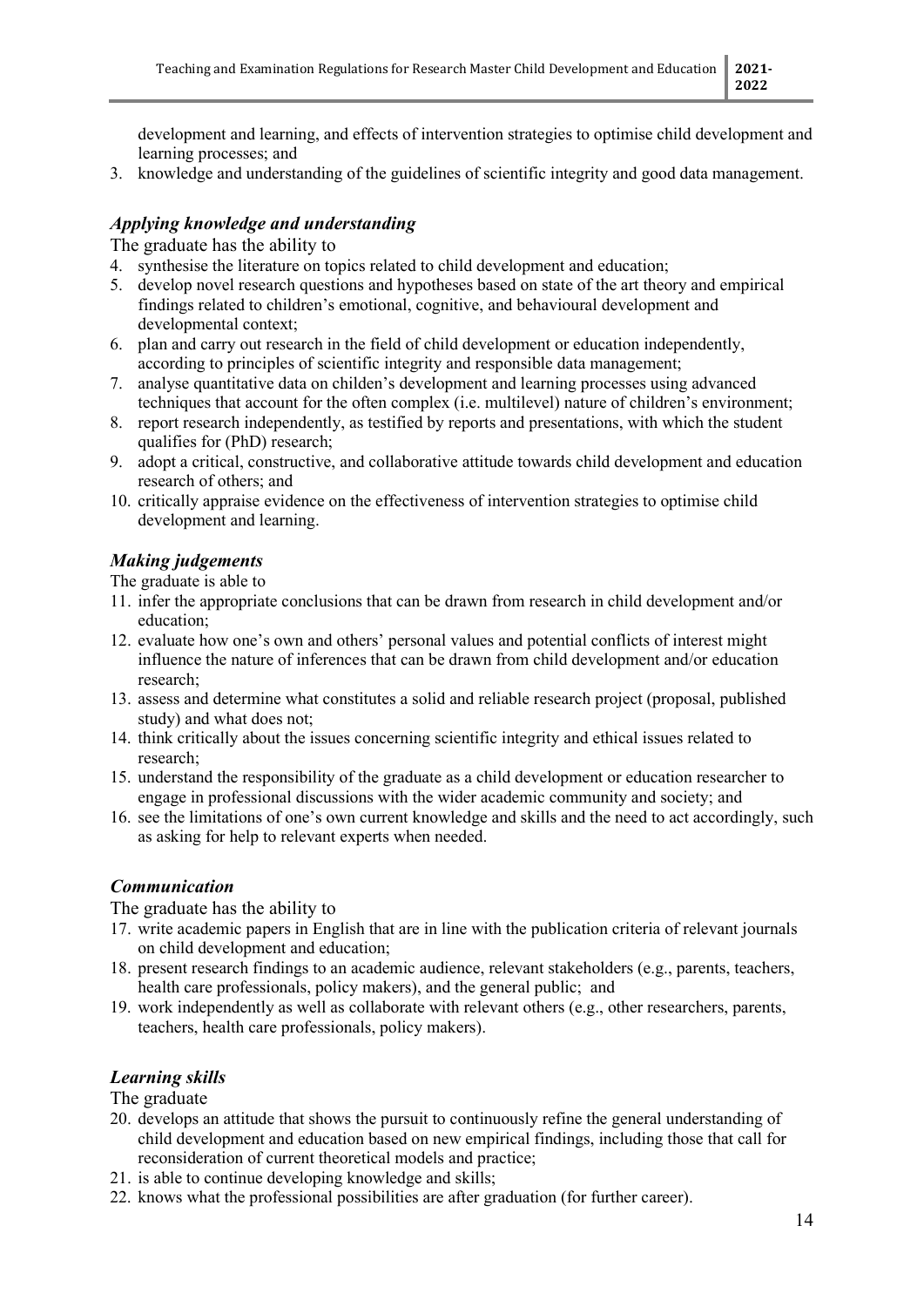## **Chapter 3. Further admission requirements**

#### *Article B.3.1 Admission requirements*

- 1. A bachelor's degree or equivalent degree in pedagogical sciences, educational sciences, developmental psychology, or a related field (e.g. psychology, sociology). A candidate needs to possess the necessary specific knowledge and skills in the area of Child Development and/or Educational Sciences and the required general academic skills. This comprises the following knowledge and skills:
	- Basic knowledge of research methods and applied statistics in social and behavioural science research.
	- Excellent study results, with marks in the top segment of graduation. Special importance is attached to the study results for research methods and statistics, research practicals and theses.
	- Good writing skills, as indicated by written academic work (e.g., a paper or thesis).
	- Sufficient active and passive proficiency in English, as indicated by a letter of motivation and the application interview. Non-native English speakers are required to take a test (but see Article B.3.5 for exceptions).
	- An active interest in research, as indicated by earlier study results, a letter of motivation and the application interview.
	- The ambition to become a researcher, as indicated by a letter of motivation and the application interview.
	- It is possible that students with an academic bachelor degree in an adjacent discipline (e.g., psychology, sociology) can be admitted only under the condition of first taking additional courses to meet the requirements.
- 2. Admission to the degree programme is determined by the Examinations Board or by an Admissions committee mandated for this purpose.
- 3. When the study programme commences the student must have fully completed the Bachelor's or Premaster's programme allowing admittance to this Master's programme.
- 4. Only those students who have completed the application procedure on time and in accordance with the instructions published on the programme's website will qualify for admission.
- 5. Graduates (BA or BSc) of one of the other social sciences programmes at a Dutch or foreign university may be admitted to a Master's programme, providing the Examinations Board deems them to possess the necessary specific knowledge and skills in the area of Child Development and/or Educational Sciences and the required general academic skills, as mentioned in paragraph 1 of this article.
- 6. For admission to the English taught specialisations, students also need to meet the specific entry requirements as mentioned in article B3.5.
- 7. Further details concerning the admission procedure, including the required documents, can be found on [the website of the relevant degree programme.](https://www.uva.nl/en/programmes/research-masters/child-development-and-education-research/application-and-admission/application-and-admission.html?origin=5BOaRAofTjCccATraJp2XA)

## *Article B.3.2 Premaster programme*

- 1. No premaster's programme is offered for graduates of related programmes at a Dutch university or university of applied sciences who do not meet the entry requirements of the Master's programme in Child Development and Education.
- 2. Students who have successfully completed a premaster programme for Educational Sciences or Pedagogical Sciences at the University of Amsterdam can however be admitted to the Master's depending the decision of the Admissions Board.

#### *Article B.3.3 Limited programme capacity*

No more than 25 students are admitted to the programme.

#### *Article B.3.4 Admission procedure and deadlines for application*

- 1. A candidate must submit a request to be admitted to the programme to the GSCDE.
- 2. Application deadlines apply to the programme.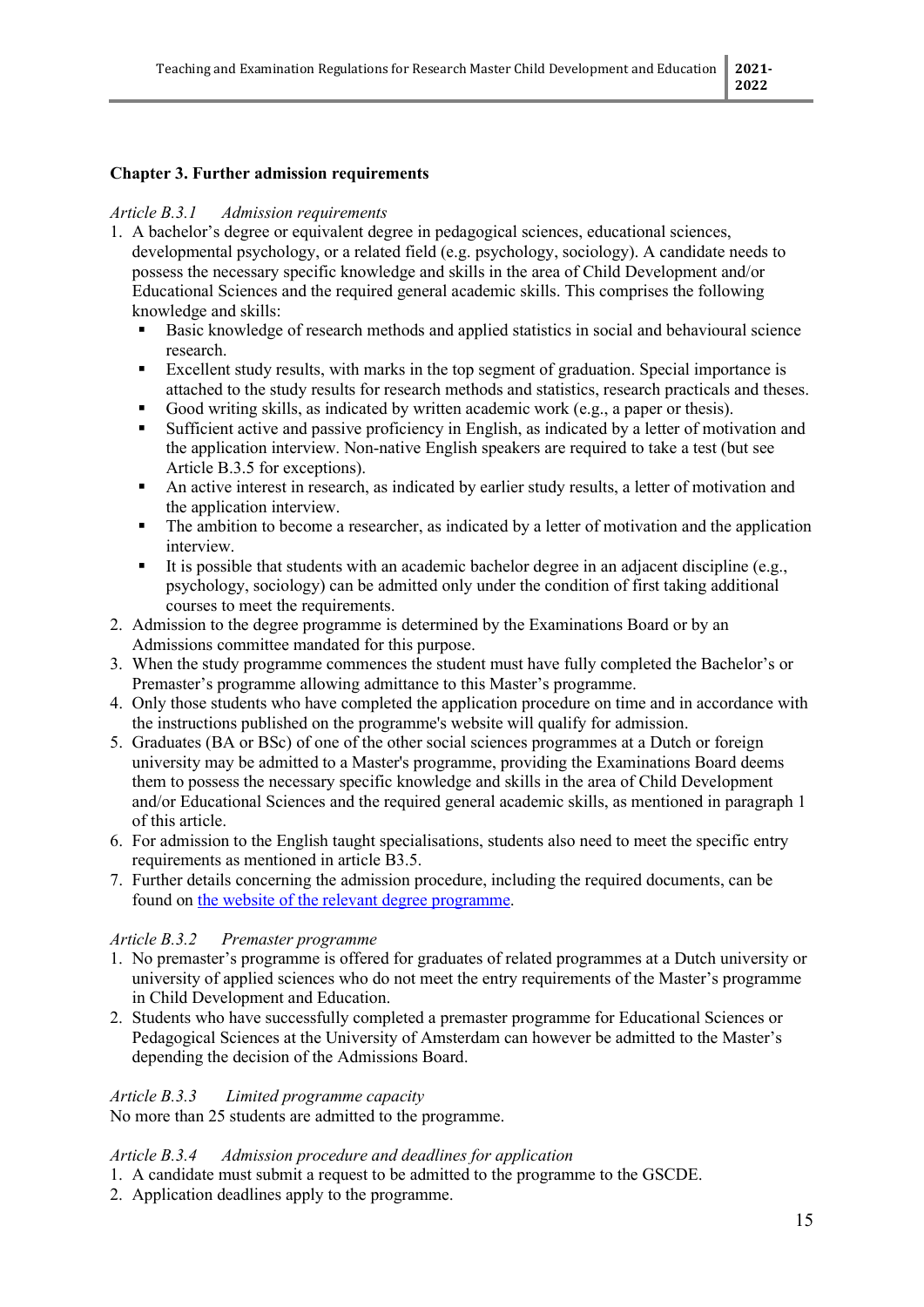- 3. The admission procedure and the deadlines for the application can be found on [https://www.uva.nl/en/programmes/research-masters/child-development-and-education](https://www.uva.nl/en/programmes/research-masters/child-development-and-education-research/application-and-admission/application-and-admission.html?origin=5BOaRAofTjCccATraJp2XA)[research/application-and-admission/application-and](https://www.uva.nl/en/programmes/research-masters/child-development-and-education-research/application-and-admission/application-and-admission.html?origin=5BOaRAofTjCccATraJp2XA)[admission.html?origin=5BOaRAofTjCccATraJp2XA](https://www.uva.nl/en/programmes/research-masters/child-development-and-education-research/application-and-admission/application-and-admission.html?origin=5BOaRAofTjCccATraJp2XA).
- 4. Under exceptional circumstances, the Admissions Board may consider a request submitted after this closing date.
- 5. Students who meet the admission requirements are admitted to the programme by order of application until the number of admitted students has reached the maximum number (Article B3.3)

## *Article B.3.5 English language requirements*

- 1. Non-native English speakers must prove their proficiency in English by submitting their test results for one of the English language tests listed below. However, non-native English speakers who have successfully finished an English-taught programme at university level are released from this obligation. Dutch students who have obtained a "VWO-diploma" do not have to take an English test either.
- 2. Applicants should submit the results on one of the following tests:
	- *International English Language Testing System* (IELTS). Students are required to have a score of at least 7.0 on the academic module, with a minimum score of 6.5 for the separate components of the test.
	- *Test of English as a Foreign Language* (TOEFL). Students are required to have a score of at least 100 (internet based test) with the following minimum subscores:
		- Reading: 24
		- Listening: 22
		- Speaking: 25
		- Writing: 24
	- *Cambridge International Examination.* Students are required to have a C1 Advanced score of at least 190.

.

3. If the applicant has completed a different test than the tests described above, the applicant can submit the result of the completed test in the application file. If the Admissions Committee is not convinced of the proficiency in English of the applicant, the committee may opt to require an additional test.

## **Chapter 4 – Curriculum structure**

## *Article B.4.1 Composition of programme*

1. Three routes can be distinguished in the research master programme:

- a. a regular route with 90 credits of compulsory units of study and 30 credits of elective course components = 120 ECTS (leading to the research master diploma);
- b. a clinical route with an 'Orthopedagogiek' direction. This clinical route results in the research master diploma and allows the student to take a fast track into the master Orthopedagogiek. The research master 'Orthopedagogiek' direction consists of 114 credits of compulsory units of study and 6 credits of elective course components (= 120 ECTS). After completion of the research master programme, the student can take the clinical internship of the 'master Orthopedagogiek' (21 credits) and complete the 'master Orthopedagogiek';
- c. a clinical route with a 'Forensische Orthopedagogiek' direction. This clinical route results in the research master diploma and allows the student to take a fast track into the master Forensische Orthopedagogiek. The research master 'Forensische Orthopedagogiek' direction consists of 108 credits of compulsory units of study and 12 credits of elective course components  $(= 120$  ECTS; for 6 of the elective credits students must choose between two units of study, see Article B.4.3). After completion of the research master programme, the student can take the clinical internship (21 credits) and 'Forensische orthopedagogiek en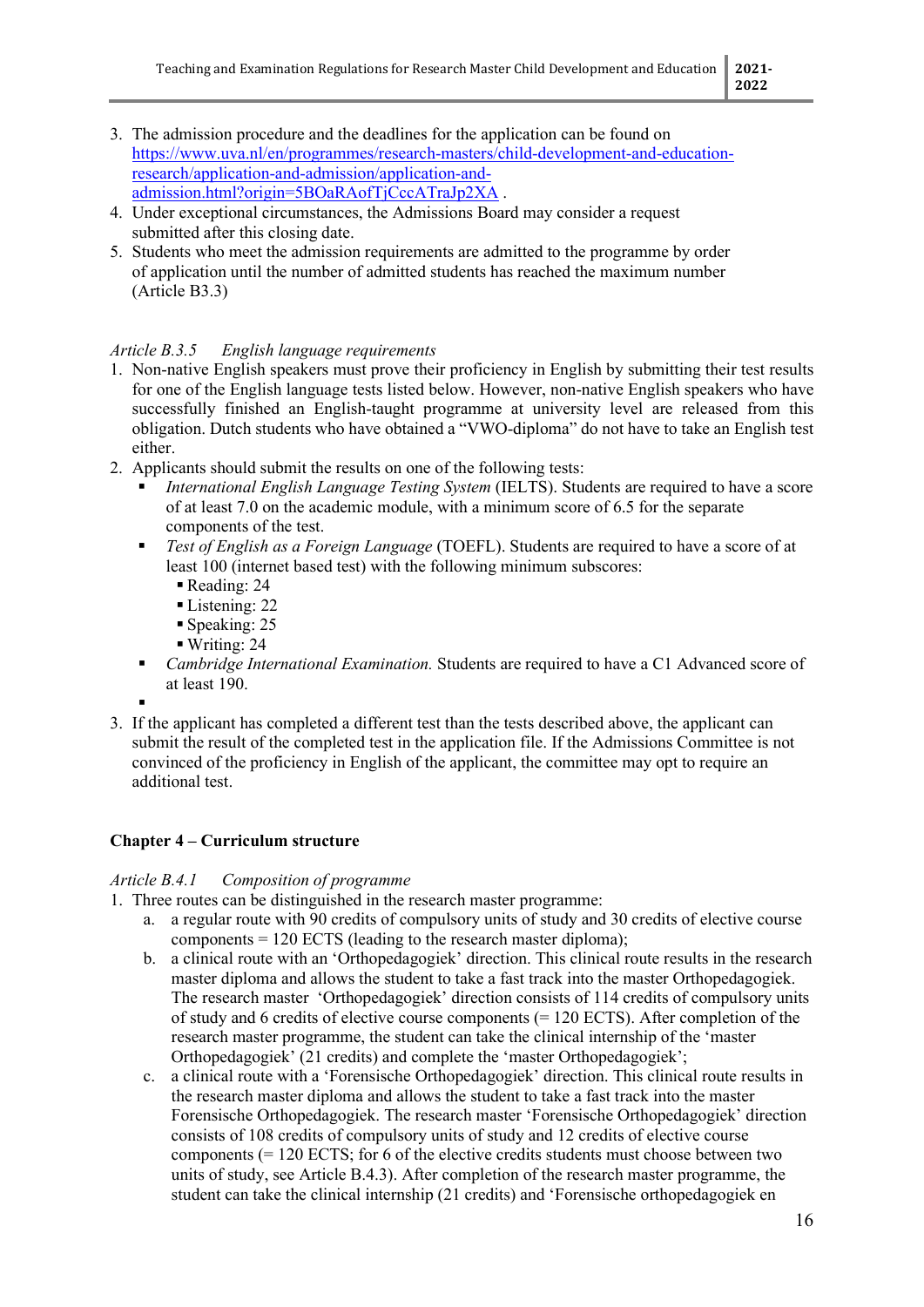recht' (3 credits) of the 'master Forensische Orthopedagogiek' and complete the 'master Forensische Orthopedagogiek'.

- 2. The following standards are used to calculate the workload:
	- a. 1 ECTS has a study load of 28 hours.
	- b. Literature study: The standard is 6 pages per hour.

## *Article B.4.2 Compulsory units of study*

The compulsory units of study in the **regular route** are:

| Name of unit of study                                 | Unit of study | <b>Number</b> | <b>Semester</b> |
|-------------------------------------------------------|---------------|---------------|-----------------|
|                                                       | code          | of credits    |                 |
| Intervention research                                 | 7055R107AY    | 6 EC          |                 |
| Methods and statistics in educational research        | 7055R090BY    | 12 EC         |                 |
| Multilevel data analysis                              | 7055R057CY    | 9 EC          | $1$ and $2$     |
| Structural equation modelling in educational research | 7055R070BY    | 12 EC         |                 |
| Academic skills                                       | 7055R083CY    | 3 EC          | 1 and 2         |
| Research internship                                   | 7055R456HY    | 18 EC         | $1$ and $2$     |
| Research master thesis (regular programme)            | 7055R301KY    | 30 EC         | $1$ and $2$     |

Compulsory units of study in the **clinical route**, 'Orthopedagogiek' direction are:

| Name of unit of study                                           | Unit of study | <b>Number</b> | <b>Semester</b> |
|-----------------------------------------------------------------|---------------|---------------|-----------------|
|                                                                 | code          | of credits    |                 |
| Intervention research                                           | 7055R107AY    | 6 EC          |                 |
| Methods and statistics in educational research                  | 7055R090BY    | 12 EC         |                 |
| Multilevel data analysis                                        | 7055R057CY    | 9 EC          | 1 and 2         |
| Structural equation modelling in educational research           | 7055R070BY    | 12 EC         |                 |
| Academic skills                                                 | 7055R083CY    | 3EC           | 1 and 2         |
| Research internship                                             | 7055R456HY    | 18 EC         | 1 and $2$       |
| Research master thesis                                          | 7055R301KY    | 30 EC         | 1 and 2         |
| Developmental and parenting problems                            | 7055R016AY    | 6 EC          |                 |
| Learning and social-emotional disorders in educational contexts | 7055R036AY    | 6 EC          | $\mathcal{D}$   |
| Van diagnostiek naar behandeling I                              | 7014A407AY    | 6 EC          |                 |
| Van diagnostiek naar behandeling II                             | 7014A408AY    | 6 EC          |                 |
|                                                                 |               |               |                 |
| For completion of the master Orthopedagogiek track:             |               |               |                 |
| Stage master orthopedagogiek (klinisch)                         | 7014A456RY    | 21 EC         | 1 (and 2)       |

Compulsory units of study in the **clinical route**, 'Forensische Orthopedagogiek' direction are:

| Name of unit of study                                    | Unit of study | <b>Number</b> | <b>Semester</b> |
|----------------------------------------------------------|---------------|---------------|-----------------|
|                                                          | code          | of credits    |                 |
| Intervention research                                    | 7055R107AY    | 6 EC          |                 |
| Methods and statistics in educational research           | 7055R090BY    | 12 EC         |                 |
| Multilevel data analysis                                 | 7055R057CY    | 9 EC          | 1 and 2         |
| Structural equation modelling in educational research    | 7055R070BY    | 12 EC         |                 |
| Academic skills                                          | 7055R083CY    | 3 EC          | 1 and 2         |
| Research internship                                      | 7055R456HY    | 18 EC         | 1 and 2         |
| Research master thesis                                   | 7055R301KY    | 30 EC         | 1 and 2         |
| Criminal behaviour of juveniles                          | 7055R136AY    | 6 EC          | $\mathfrak{D}$  |
| Forensische diagnostiek                                  | 7014B436AY    | 6 EC          |                 |
| Forensische behandeling                                  | 7014B443AY    | 6 EC          |                 |
|                                                          |               |               |                 |
| For completion of the master Forensische Orthopedagogiek |               |               |                 |
| track:                                                   |               |               |                 |
| Stage master forensische orthopedagogiek (klinisch)      | 7014B456RY    | 21 EC         | $1$ (and $2$ )  |
| Forensische orthopedagogiek en recht                     | 7014B474DY    | 3EC           |                 |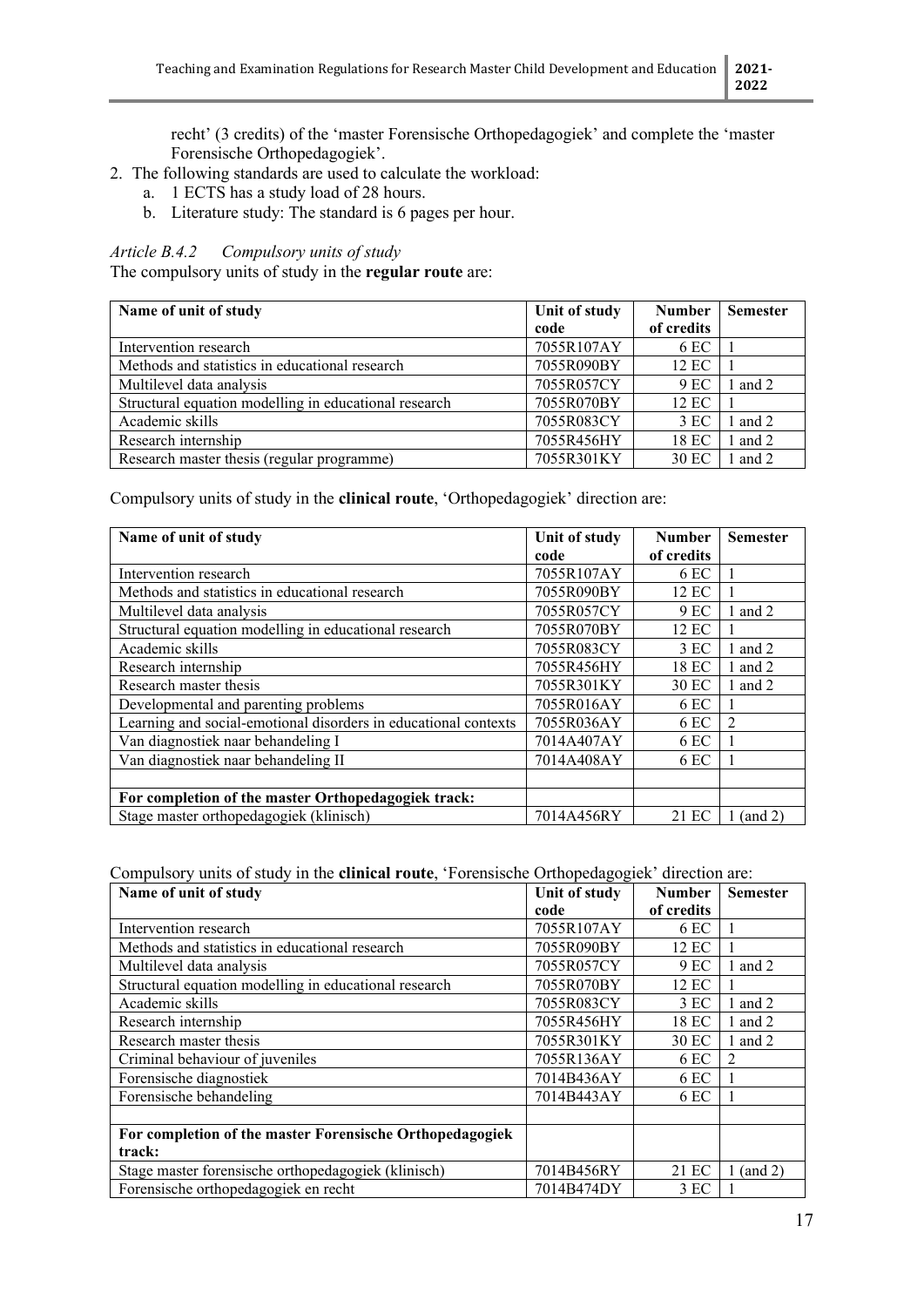## *Article B.4.3 Electives*

Students can choose from the following units of study:

| Name of unit of study                                           | Unit of study | <b>Number</b> | <b>Semester</b> |
|-----------------------------------------------------------------|---------------|---------------|-----------------|
|                                                                 | code          | of credits    |                 |
| Developmental and parenting problems                            | 7055R016AY    | 6 EC          |                 |
| Micro-processes at school and learning                          | 7055R046AY    | 6 EC          |                 |
| Family systems                                                  | 7055R027AY    | 6 EC          |                 |
| Learning and social-emotional disorders in educational contexts | 7055R036AY    | 6 EC          | $\overline{2}$  |
| Philosophy of education                                         | 7055R146AY    | 6 EC          |                 |
| Criminal behaviour of juveniles                                 | 7055R136AY    | 6 EC          |                 |
| Critical debates on children and education in a comparative     | 7055R160AY    | 6 EC          |                 |
| perspective                                                     |               |               |                 |

Students in the regular route choose five electives (30 credits in total) and students in the clinical route choose one elective of 6 credits. In addition, students who follow the 'Forensische Orthopedagogiek' direction of the clinical route should choose at least one of the two clinical courses ('Developmental and parenting problems' OR 'Learning and social-emotional disorders in educational contexts'; 6 credits each).

- 1. All units of study are in seminar format and require participation. Students are also required to carry out practical assignments. If they do not comply, the Examinations Board may give additional assignments.
- 2. Each student carries out an internship and a thesis. These describe research projects that are carried out within one of the research groups of the department, or outside the department, possibly at another university, but these must always fit into or link with a faculty member's research.

## *Article B.4.4 Units of study from elsewhere*

- 1. Units of study successfully completed elsewhere during the study programme, with a maximum of 12 ECs, may supplement the student's examination programme with the Examinations Board's permission. The Examinations Board verifies whether the units meet the requirement of quality and coherence of the student's research master programme. Only in exceptional cases the Examinations Board can approve to supplement more than 12 EC's with units of study completed elsewhere.
- 2. Units of study successfully completed at an Institute of Higher Education prior to the start of the programme solely count as exemptions if based on Article A.4.7.

## *Article B.4.5 Studying abroad*

- 1. Students can choose to follow courses, do their internship (stage) and/or thesis (scriptie) outside the Netherlands.
- 2. At the GSCDE the international office provides advice and guidance for students who choose to go abroad. Students can contact the international office coordinator to inquire about this.

## *Article B.4.6 Free curriculum*

- 1. Subject to certain conditions, students have the option to compile a curriculum of their own choice, which deviates from the curricula stipulated by the degree programme.
- 2. The composition of this curriculum must first be approved by the most relevant Examinations Board.
- 3. Student may put together their own educational programme that deviates from the educational programme mentioned in Article B.4.1. Students are allowed to replace a limited number of units of study of the general programme with "outside units", that is, units of study that are offered by other departments of the University of Amsterdam, or by other universities. The Examinations Board checks that the proposed programme complies with the Research Master Criteria. These criteria are: quality (at least at master level), quantity (28 hours' workload for 1 credit), and consistency (does the proposed programme form a consistent whole).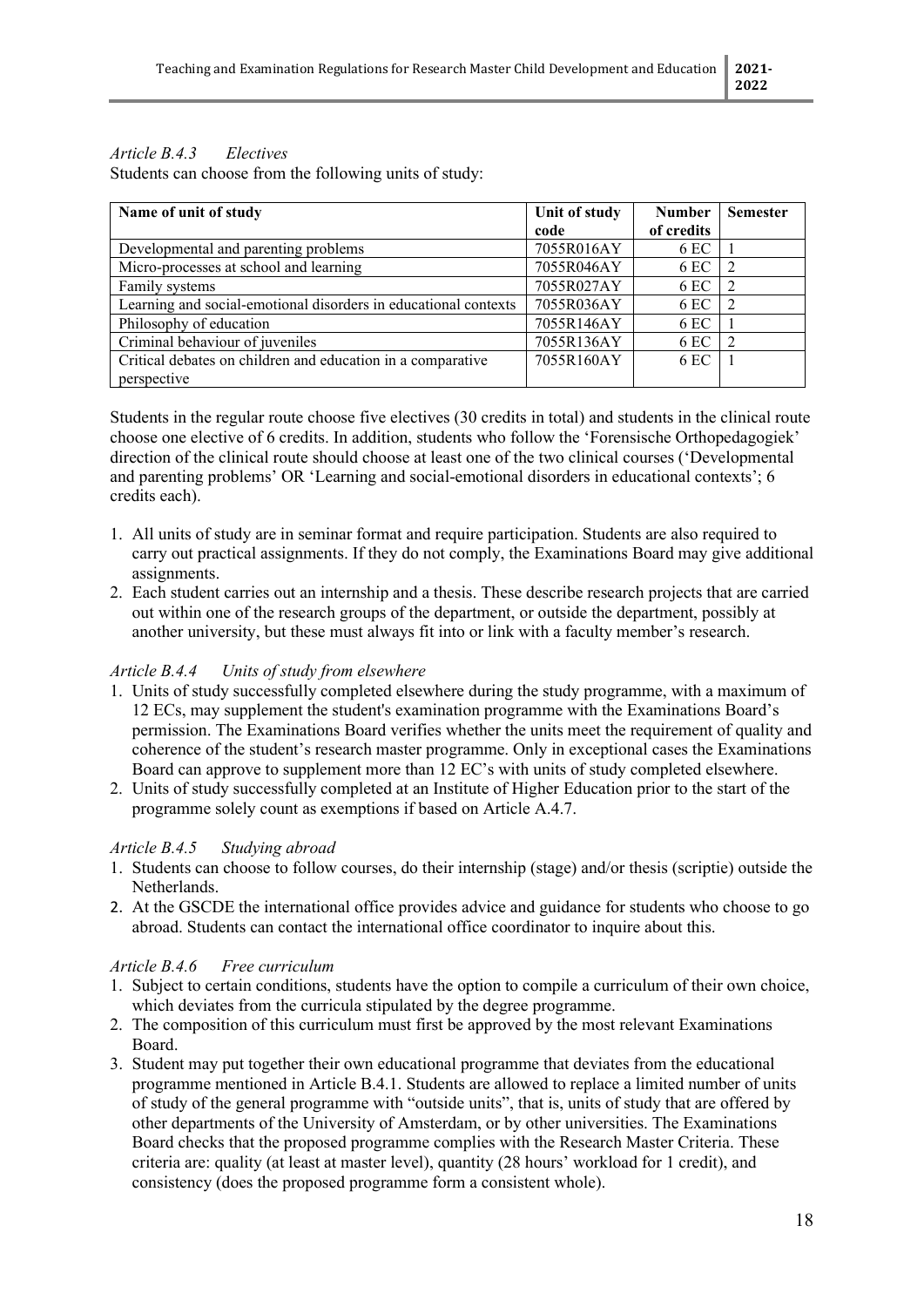- 4. After consulting the lecturers/supervisors and checking the criteria, the personal programme and study trajectory of each student is approved by the Examinations Board. The Examinations Board informs the student about its decision within six weeks after having received the proposed programme. If the request is sent in during the academic recess period, the Examinations Board decides within six weeks after the recess period.
- 5. When all units of study of the approved free curriculum have been successfully passed according to Article A4.6, the Master's examination has been passed and the degree-certificate can be requested. The student receives the degree Master of Science.

## **Chapter 5 – Teaching, testing and exams**

## *Article B.5.1 Language of instruction for the programme*

- 1. The language of instruction for the programme is English. The clinical routes contain Dutch-speaking units.
- 2. The courses are taught in English; the examinations are in English.
- 3. The language of instruction for the programme is English. All programme components and exams are in English. This means the 'Code of Conduct for Foreign Languages at the UvA 2000' and the provisions laid down in Section 7.2 of the Act apply.

## *Article B.5.2 Course Manual*

Every unit of study has a course manual. The course manual is drawn up following standard guidelines of the GSCDE and consists of at least the following elements:

- a. General information about the course, such as title, content and the teaching methods;
- b. The educational objectives of the unit of study and how they relate to the learning outcomes of the degree programme;
- c. Entry requirements;
- d. Effort requirements:
	- i. Class attendance if differing from general rules (Teaching and Examination Regulations);
	- ii. Requirements concerning the students' study assignments and exams.
- e. Manner and form of testing, including deadlines, examination dates and language.
- f. The manner in which the final mark (=grade) is calculated, including the weight of the components;
- g. Assessment criteria;
- h. When and the manner in which inspection of examinations and re-sits takes place;
- i. The way in which papers and assignments need to be handed in, also with respect to the possible plagiarism-check;
- j. The way feedback is provided by the lecturer upon written interim examinations, assignments and/or papers;
- k. Necessary materials (for example literature) dealt with and tested in the course;
- l. The date the final grade will be available;
- m. Reference to the Regulations governing Fraud and Plagiarism for UvA Students;
- n. The main findings from the course evaluation, or a reference to these findings.

The course manual is made available via the digital learning environment of the unit at least 14 days before the start date of the unit.

## *Article B.5.3 Participation in education and rules of precedence*

- 1. All students who are accepted as a Research Master student may participate in the units of study including the research projects of the Research Master.
- 2. Master's students or PhD students from other programmes or universities can, with permission of the Examinations Board, or delegated to the programme director, participate in certain units of study, but not in the research projects.
- 3. Every student must register for every course component through the Student Information System (SIS). If the student is not registered or did not register for the course component in a timely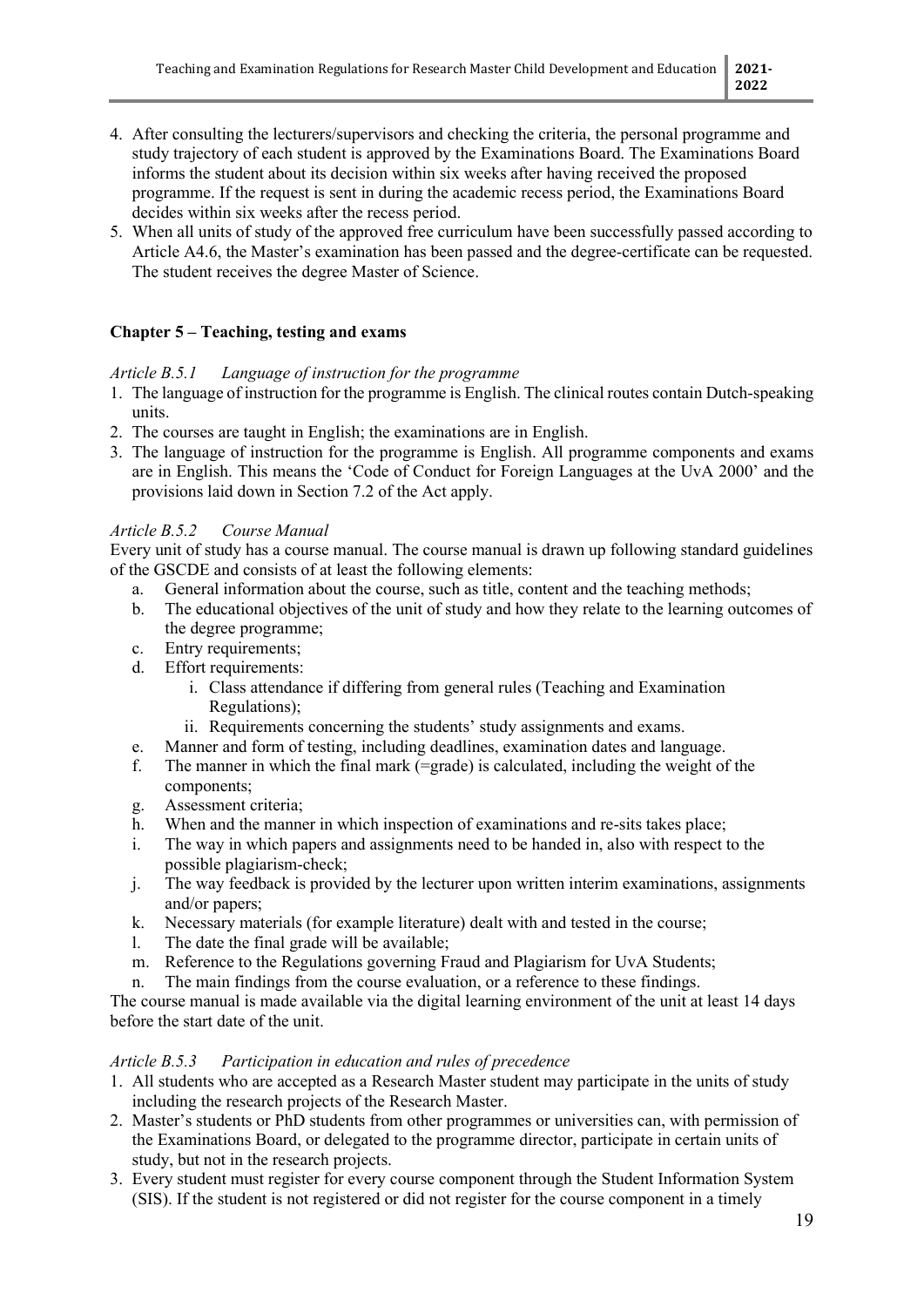manner, the university authorities may refuse the student the opportunity to participate in the course component. Registration for units of study outside the Graduate School is the student's responsibility.

- 4. Admission to units of study with limited capacity takes place based on previously established and published admission criteria and rules of precedence, with the understanding that students registered for the particular study programme have preference above others for units of study in the obligatory portion of their educational programme.
- 5. The Education Desk is responsible for informing the coordinator in time about the registered students in the units of study and examinations.

## *Article B.5.4 Further conditions concerning registering for units of study*

- 1. Students must register for participation in the units of study. This will only be possible in the periods designated for that purpose. The periods and the procedures to be followed for registration for a unit of study will be determined by the dean before 1 June and published at [Course Registration](https://student.uva.nl/cde/content/az/course-registration/course-registration.html?origin=iuQ%2Bqq6tSQm%2FiTzmAanWzQ) in the A-Z list.
- 2. Registered students are obliged to attend the first meeting. Students who are unable to attend the first meeting need to inform the lecturer beforehand. Students, who do not meet this requirement can be expelled from further participation.

#### *Article B.5.5 Participation in practical training and tutorials*

- 1. In case a unit of study consists of one or more tutorials or practical trainings, the student is in principle required to attend these meetings and prepare for them properly. The course manual provides further details of the attendance rules.
- 2. If the student is not able to attend a tutorial / practical training, the student needs to inform the lecturer, along with the reasons for absence.
- 3. Should the student not be able to fulfil the attendance regulations due to circumstances, the lecturer will determine, after the lecturer has been informed by the student about the reasons of the absence, in what way the student can still fulfil attendance obligations.
- 4. Should the student not agree with the decision made by the lecturer as meant in paragraph 3, the student can appeal the decision at the Examinations Board.
- 5. The Examinations Board can make an exception to the attendance rules in response to the student request.
- 6. The maximum size of the group in a practical training or study group session is 25 students per teacher. After a motivated request of the director of the Graduate School the dean may dissent from this maximum.

#### *Article B.5.6 Sequence of examinations*

1. Students may participate in the examination of the units of study below only if they have passed the examination or examinations for the units mentioned or have participated in the units mentioned:

| Name of unit of study         | Unit of study | <b>Number</b> | Entry requirement(s)                                    |
|-------------------------------|---------------|---------------|---------------------------------------------------------|
|                               | code          | of credits    |                                                         |
| Multilevel data analysis      | 7055R057CY    | 9 EC          | Successfully passed Methods and statistics in           |
|                               |               |               | educational research.                                   |
| Structural equation           | 7055R070BY    | 12 EC         | Successfully passed Methods and statistics in           |
| modelling in educational      |               |               | educational research.                                   |
| research                      |               |               |                                                         |
| Research internship           | 7055R456HY    | 18 EC         | Successfully passed two disciplinary units of study     |
|                               |               |               | and one unit of study in methods and statistics, as     |
|                               |               |               | mentioned in Article B.4.2.                             |
| <b>Research Master Thesis</b> | 7055R301KY    | 30 EC         | Successfully passed Research Internship, two units      |
|                               |               |               | of study in methods and statistics, and participated in |
|                               |               |               | four disciplinary units of study, as mentioned in       |
|                               |               |               | Article B.4.2, and successfully passed three of them    |
|                               |               |               | [18 EC).                                                |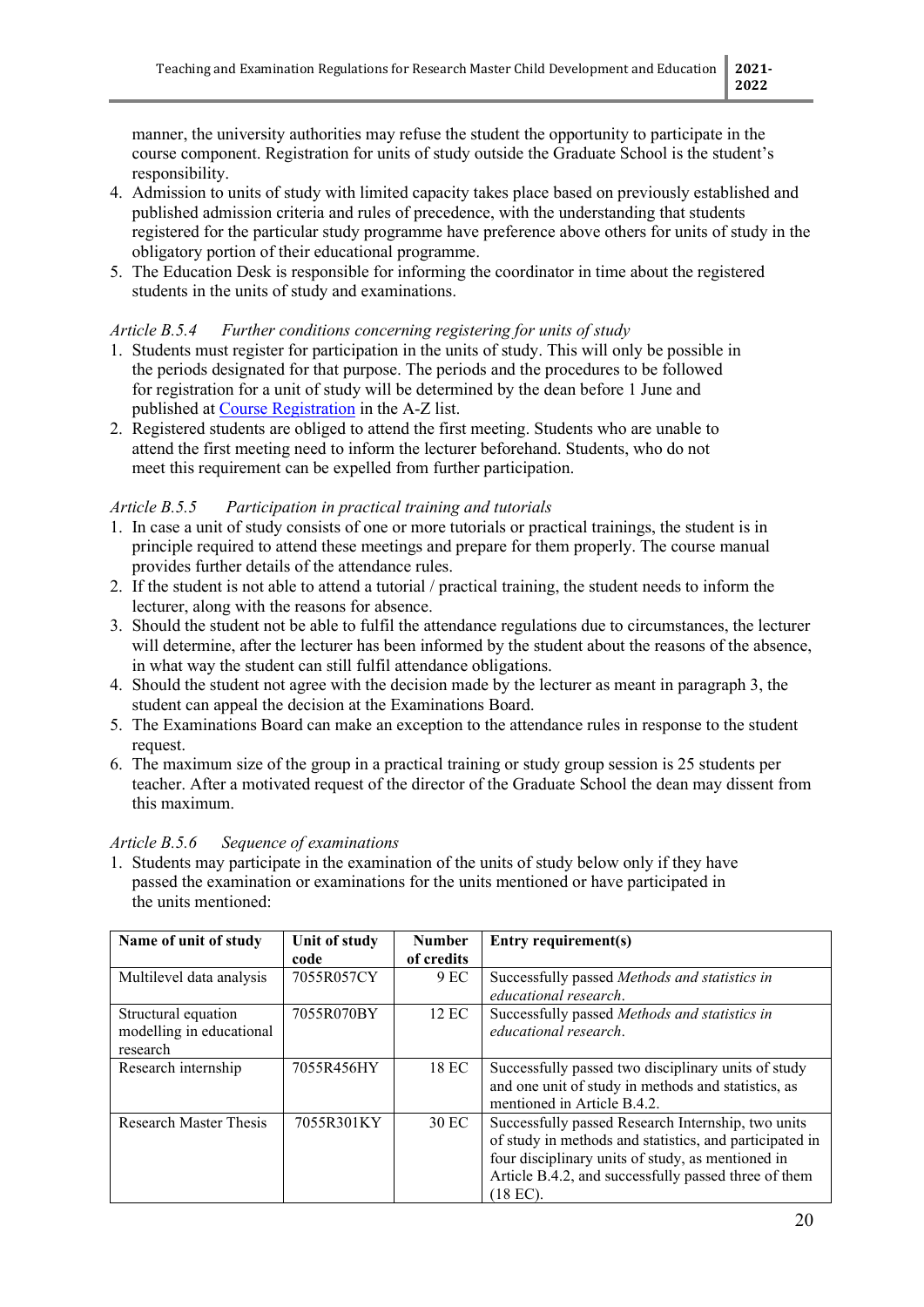|                                                           |            |       | In addition, the research proposal has to be approved<br>by the supervisor and two additional evaluators. The<br>supervisor and at least one of the two additional<br>evaluators must have tenure and an appointment at<br>the Research Institute of Child Development and<br>Education.                                   |
|-----------------------------------------------------------|------------|-------|----------------------------------------------------------------------------------------------------------------------------------------------------------------------------------------------------------------------------------------------------------------------------------------------------------------------------|
| Stage master<br>orthopedagogiek<br>(klinisch)             | 7014A456RY | 21 EC | Successfully passed Developmental and parenting<br>problems, Learning and social-emotional disorders,<br>Van diagnostiek naar behandeling I, and Van<br>diagnostiek naar behandeling II. In addition, the<br>internship plan has to be approved by the responsible<br>supervisor.                                          |
| Stage master forensische<br>orthopedagogiek<br>(klinisch) | 7014B456RY | 21 EC | Successfully passed Criminal behaviour of<br>juveniles AND Developmental and parenting<br>problems OR Learning and social-emotional<br>disorders, and successfully passed Forensische<br>diagnostiek and Forensische behandeling. In<br>addition, the internship plan has to be approved<br>by the responsible supervisor. |
|                                                           |            |       |                                                                                                                                                                                                                                                                                                                            |

- 2. Students may start the Research Master Thesis only if they have passed the Research Internship.
- 3. In exceptional cases, the Examinations Board can deviate, specifying conditions or not, from the order mentioned in the first section of this Article at the student's motivated request.
- 4. A student who doesn't meet the entry requirements, will be de-registered for the course at the start of the second semester.

#### *Article B.5.7 Further conditions concerning registering for examinations*

1. The student registers for the first occasion of the examination through registration for the course component. The registration process is explained on the website [Course Registration](https://student.uva.nl/cde/content/az/course-registration/course-registration.html?origin=iuQ%2Bqq6tSQm%2FiTzmAanWzQ) in the A-Z list.. Registration for examinations of units of study outside the Graduate School is the responsibility of the student. If the registration did not take place (in time) participation in the examinations can be denied on practical grounds.

Appointments for re-sits can be made with the responsible course component coordinator. Students who have failed the first occasion of the examination will be registered for a re-sit through SIS by the Education Desk.

2. Participating in the examinations is permitted for students who are admitted to the degree programme according to Article A.2.1 and B.3.1 and who are completely enrolled as a student at the university. Others need to ask permission to participate; the Examinations Board, or delegated to the programme director, decides who can participate.

#### *Artikel B.5.8 Further conditions for examination opportunities*

1. The resit of an examination takes place within 10 weeks after the first examination.

2. No examinations take place in August, with the exception of scheduled examinations under the terms of transitional provisions.

3. If the testing of module contains multiple (partial) exams – which each require an individual 'pass' (VOL) in order to successfully complete the module – each exam requires a separate resit.

4. When the testing of a module contains separate partial exams and students miss one of these partial exams, there is no resit for these separate partial exams. The student can participate in the resit of the entire examination. A resit of an examination covers the same subject matter as the original examination (in the case of no partial exams) or multiple partial exams together.

5. In exceptional cases, the Examinations Board can deviate from the requirements mentioned in the third section of this article via a motivated decision at the student's request.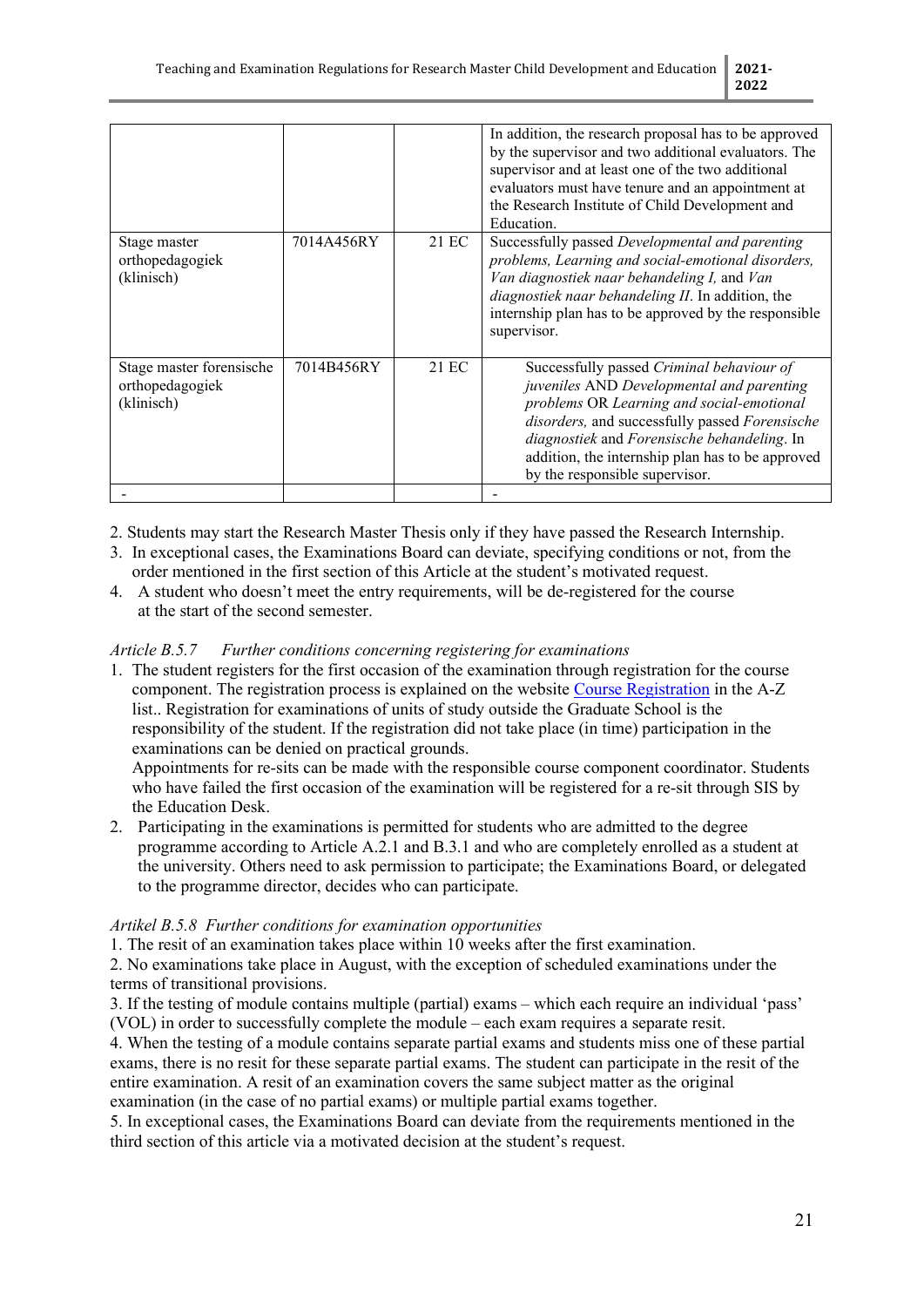## *Article B.5.9 Giving of final marks between 5.1 and 5.9*

In the academic year 2021-2022 no final marks will be given between 5.1 and 5.9. The final mark of 6 or higher is considered a pass.

#### *Article B.5.10 Period of validity of examinations*

- 1. The validity period for passed units (units of study) for work placements and theses is unlimited.
- 2. If a student has taken more than 3 years for the Master's programme (i.e.: the student applies for the diploma more than three years after the start of the Master's programme), the Examinations Board will review whether there are any units within the programme chosen by the student that contain material (knowledge/skills) that has since demonstrably become outdated. If that is the case, the Examinations Board will designate replacement units. The degree programme undertakes to inform students to whom this may apply in a timely manner, in order to avoid any surprises for students when they apply for the diploma.

#### *Article B.5.11 Further conditions for exemption*

- 1. The Examinations Board determines whether to grant exemptions. The guideline it applies is that the workload, level, educational objectives, testing formats, and teaching methods of the completed unit of study sufficiently correspond with a unit of study in the degree programme.
- 2. A unit of study for which a student gets an exemption, will get a 'VRIJ' registration in SIS.

#### *Article B.5.12 Degree*

Students who have successfully completed their Master's final examination are awarded a Master of Science degree. The degree awarded is stated on the diploma. If it is a joint degree, this will also be stated on the diploma.

Students who have successfully completed the clinical route (Orthopedagogiek) and the additional requirements for the 'master Orthopedagogiek' (see Article B.4.1) will also receive a diploma for the master Orthopedagogiek. Students who have successfully completed the clinical route (Forensische orthopedagogiek) and the additional requirements for the 'master Forensische orthopedagogiek' (see Article B.4.1) will also receive a diploma for the master Forensische orthopedagogiek.

#### *Article B.5.13 Further conditions for degree certificate*

- 1. When a student has passed more units of study than mentioned in Article B4.1, the student can request the Examinations Board to have these units of study added to the degree certificate supplement.
- 2. To qualify for the degree in this article, the student has obtained at least eighteen colloquium credits. Colloquium credits can be obtained by attending colloquia: academic gatherings with scientific presentations (such as graduation presentations, inaugural lectures, doctorate conferrals, lectures, or conferences). One-hour colloquia entitle students to one colloquium credit, two-hour colloquia to two colloquium credits and colloquia that last three or more hours entitle students to three colloquium credits.

At least fourteen colloquium credits must be obtained by attending the monthly Graduate School Colloquia organized by GSCDE. If for any reason it is not possible for the student to obtain at least fourteen colloquium credits by attending the monthly Graduate School Colloquia, the student can ask the research master's programme manager for an exception. The research master's programme manager will decide whether colloquium credits are to be awarded for external colloquia. The student will be required to submit a description of the meeting and proof of participation after the event.

Students who have followed the clinical route of the research are exempted from obtaining colloquium credits for the master programme 'Pedagogische wetenschappen'. That is, students only have the obtain the eighteen colloquium credits that are required for the research master programme.